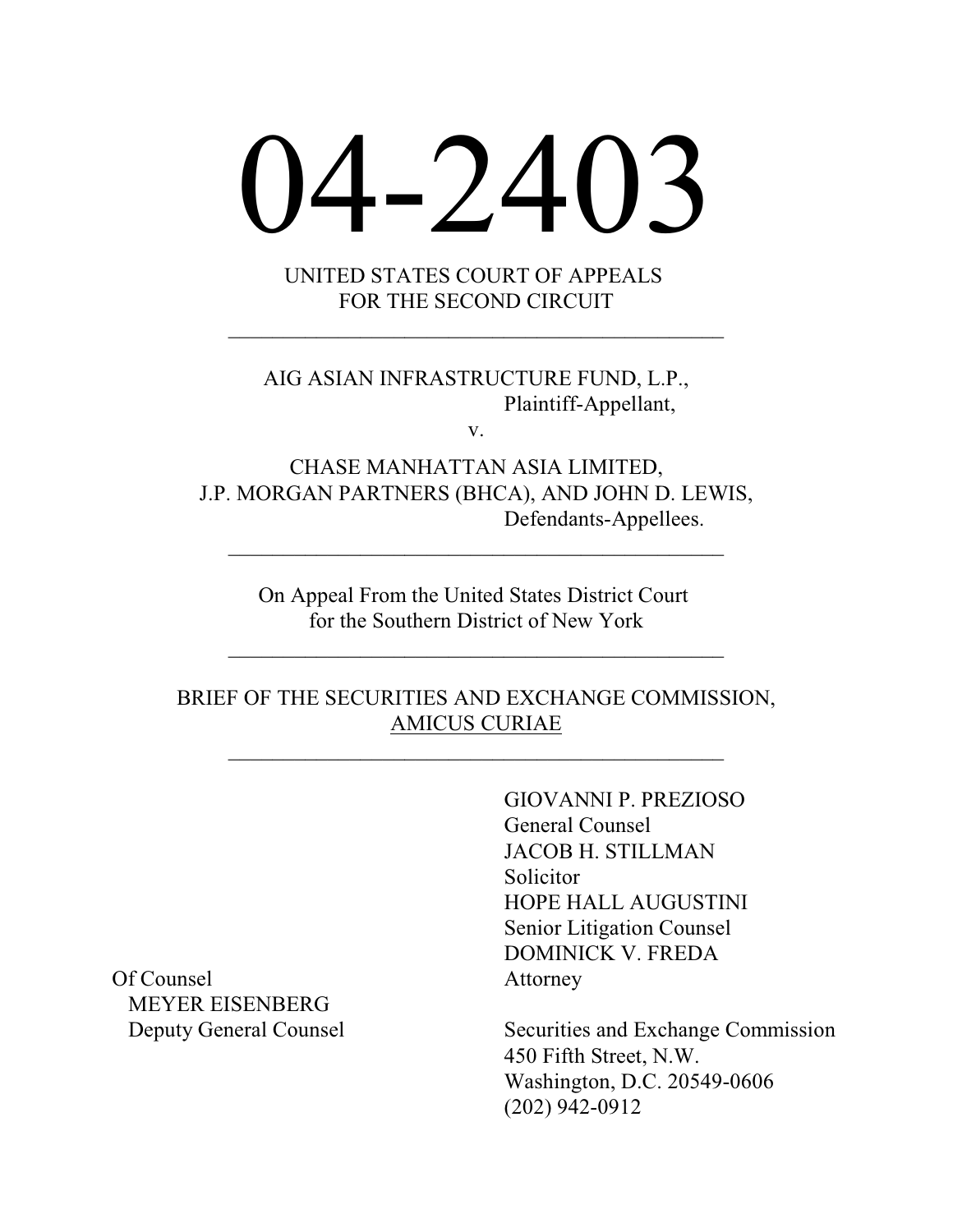## **TABLE OF CONTENTS**

|                 | INTEREST OF THE SECURITIES AND EXCHANGE COMMISSION  1                                                                                                                                                                    |  |
|-----------------|--------------------------------------------------------------------------------------------------------------------------------------------------------------------------------------------------------------------------|--|
|                 |                                                                                                                                                                                                                          |  |
|                 |                                                                                                                                                                                                                          |  |
|                 |                                                                                                                                                                                                                          |  |
|                 |                                                                                                                                                                                                                          |  |
|                 |                                                                                                                                                                                                                          |  |
| A.              | Under Supreme Court and Court of Appeals Decisions,<br>Language like that in Section 804(b) Is Viewed as<br>Expressing Congress' Intent that the New Limitations<br>Period not only Applies to Pre-enactment Events, but |  |
| <b>B.</b>       | The District Court Misconstrued Landgraf and Erred<br>in Concluding that To Be Retroactive, the Statute Had                                                                                                              |  |
| $\mathcal{C}$ . | Applying Section 804(b) To Revive Barred Claims                                                                                                                                                                          |  |
| D.              | Section 804(c) of Sarbanes-Oxley Is Irrelevant to<br>the Question Whether Section 804(b) Revives                                                                                                                         |  |
|                 |                                                                                                                                                                                                                          |  |
|                 | <b>CERTIFICATE OF COMPLIANCE</b>                                                                                                                                                                                         |  |
|                 |                                                                                                                                                                                                                          |  |

CERTIFICATE OF SERVICE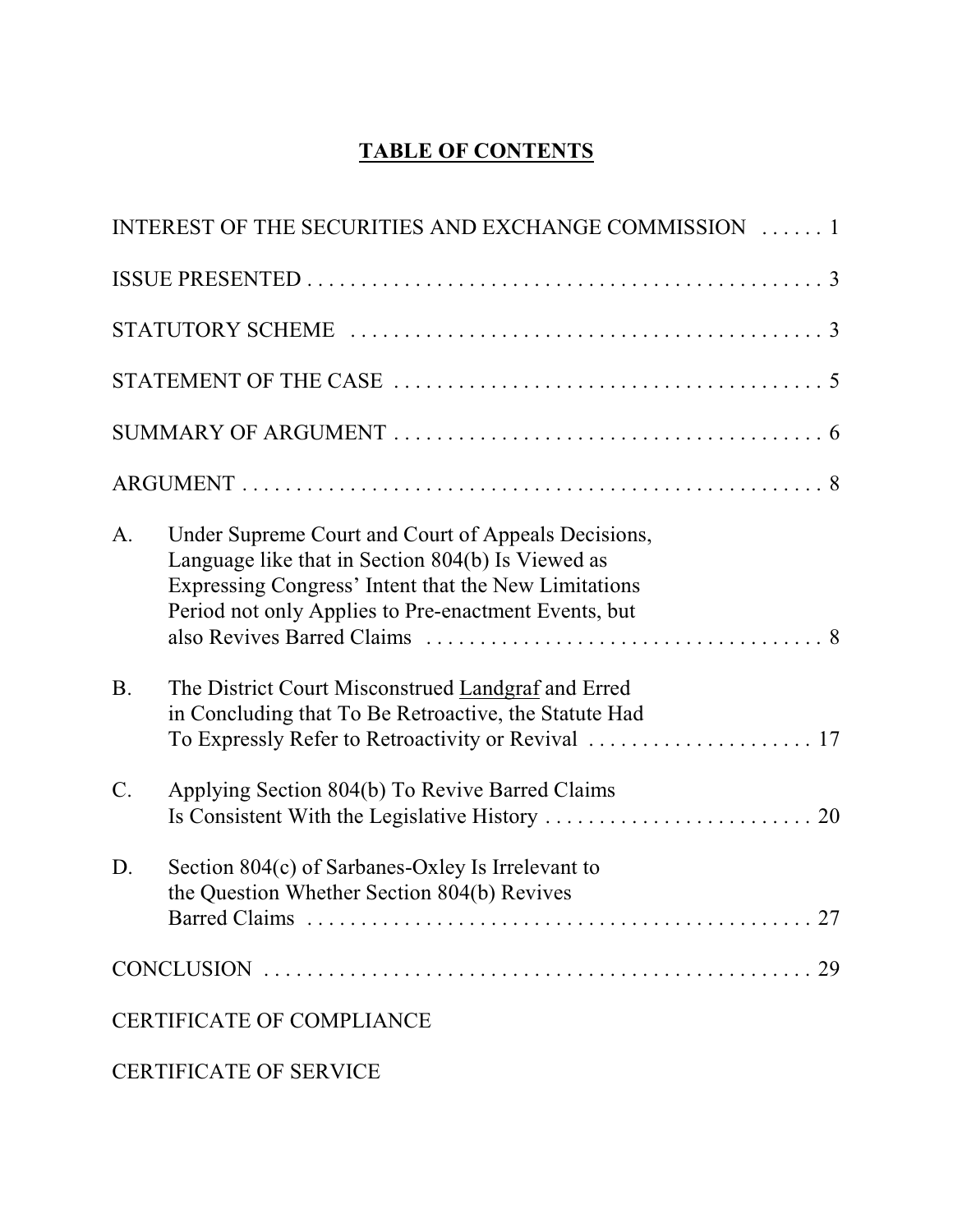# **TABLE OF AUTHORITIES**

# **CASES**

| Alabama Dry Dock & Shipbuilding Corp. v. Sowell,                          |
|---------------------------------------------------------------------------|
| 933 F.2d 1561 (11 <sup>th</sup> Cir. 1991), overruled on other grounds by |
| Bath Iron Works Corp. v. Dir., Office of Workers' Comp. Programs,         |
|                                                                           |
|                                                                           |
| Bateman Eichler, Hill Richards, Inc. v. Berner,                           |
|                                                                           |
| Blue Chip Stamps v. Manor Drug Stores,                                    |
|                                                                           |
|                                                                           |
| Chase Sec. Corp. v. Donaldson,                                            |
|                                                                           |
|                                                                           |
| Cheneault v. United States Postal Service,                                |
|                                                                           |
| Davis v. Valley Distributing Co.,                                         |
|                                                                           |
|                                                                           |
| Domond v. INS,                                                            |
|                                                                           |
| In re Enter. Mortgage Acceptance Co. LLC Sec. Litig.,                     |
|                                                                           |
|                                                                           |
| FDIC v. Belli,                                                            |
|                                                                           |
| Glaser v. Enzo Biochem., Inc.,                                            |
|                                                                           |
|                                                                           |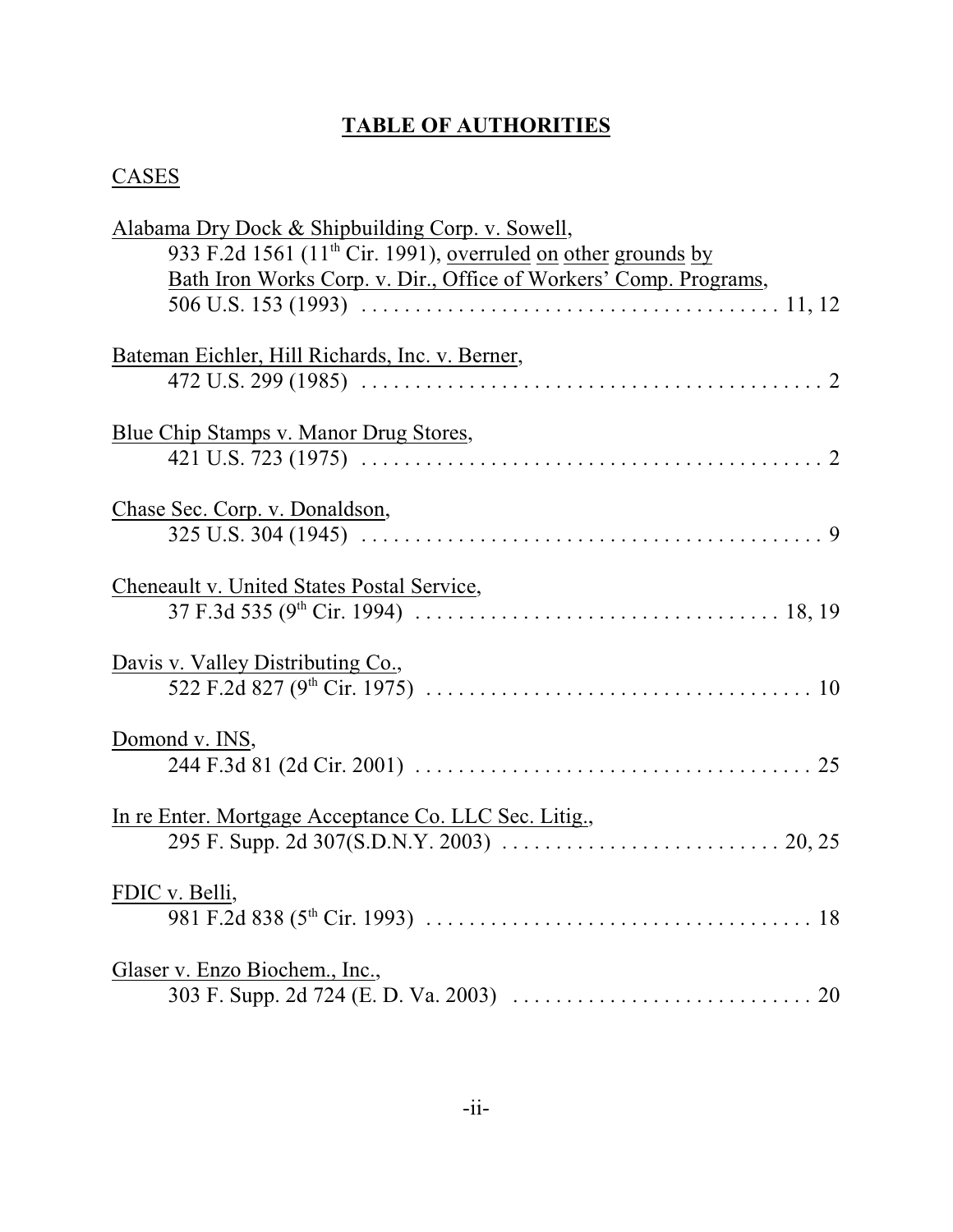| In re Heritage Bond Litig.,                                                                      |
|--------------------------------------------------------------------------------------------------|
|                                                                                                  |
| INS v. St. Cyr,                                                                                  |
| International Union of Electrical, Radio &<br>Machine Workers, AFL-CIO v. Robbins & Myers, Inc., |
| J.I. Case Co. v. Borak,                                                                          |
| Kansas Public Employees Retirement System<br>v. Reimer & Koger Associates, Inc.,                 |
| Lampf, Pleva, Lipkind, Prupis & Petigrow v. Gilbertson,                                          |
| Landgraf v. USI Film Products,                                                                   |
| Lindh v. Murphy,                                                                                 |
| Lockheed Corp. v. Spink,                                                                         |
| Martin v. Hadix,                                                                                 |
| Million v. Frank,                                                                                |
| Morales v. Trans World Airlines, Inc.,                                                           |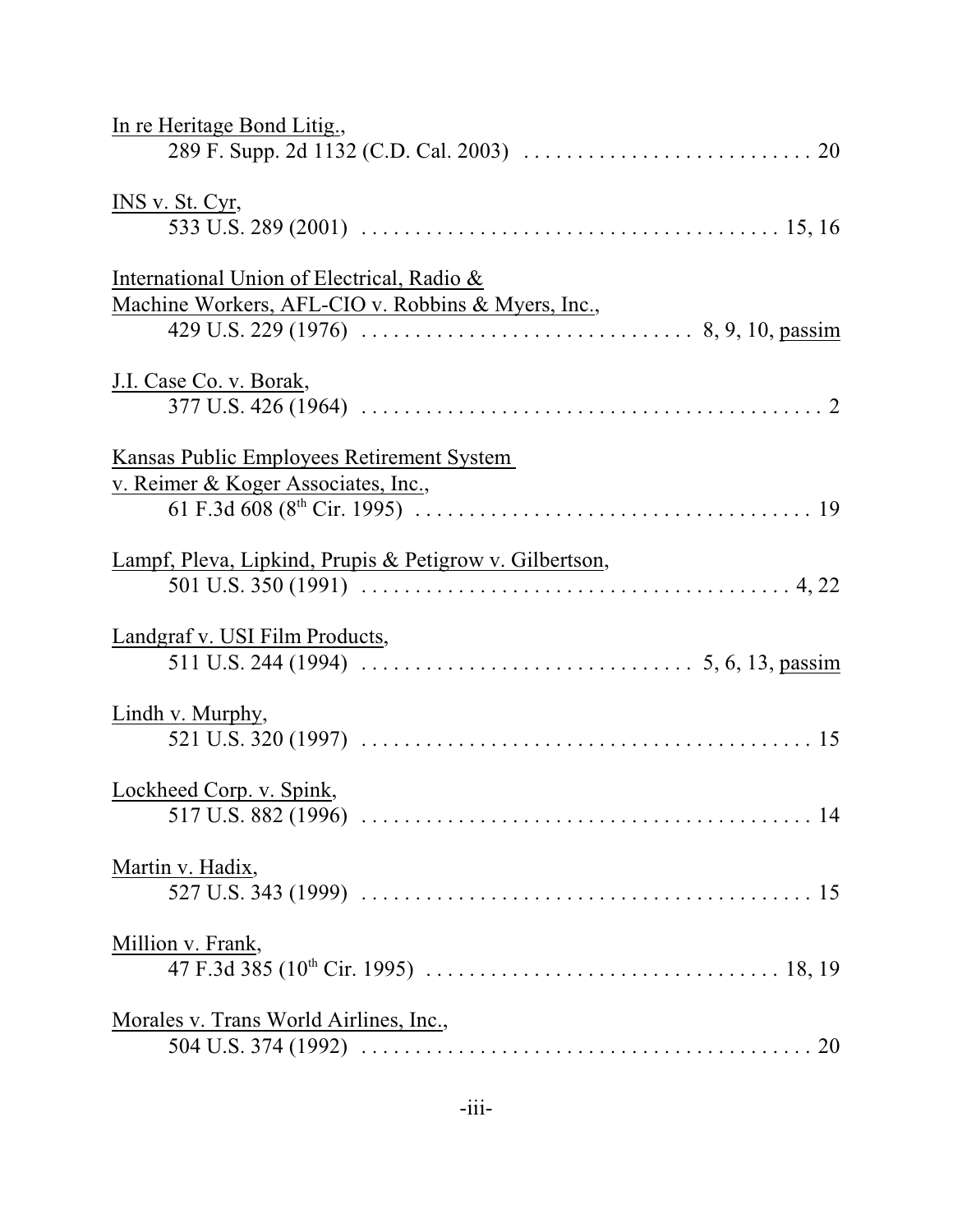| Osmundsen v. Todd Pacific Shipyard, |
|-------------------------------------|
| Republic of Austria v. Altmann,     |
| Resolution Trust Corp. v. Artley,   |
| Resolution Trust Corp. v. Seale,    |
| Rivers v. Roadway Express, Inc.,    |
| Touche Ross & Co. v. Redington,     |

# STATUTES AND REGULATIONS

| Sarbanes-Oxley Act, Pub. L. No. 107-204, 116 Stat. 745 |  |
|--------------------------------------------------------|--|
|                                                        |  |
|                                                        |  |
|                                                        |  |
|                                                        |  |

Securities Exchange Act of 1934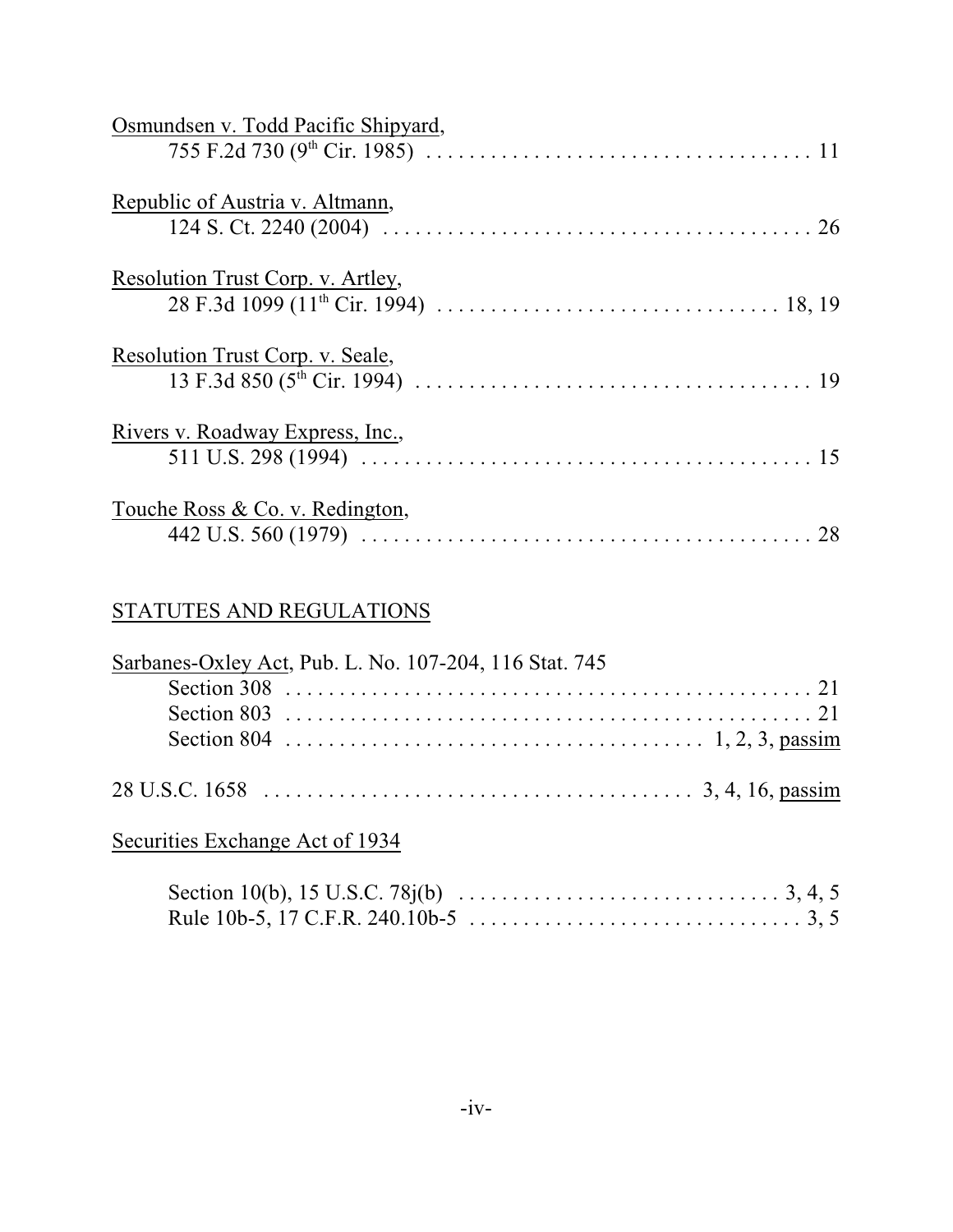# **MISCELLANEOUS**

| 148 Cong. Rec. S7418, Legislative History of Title VIII of H.R. 2673: |
|-----------------------------------------------------------------------|
| Federal News Service, "Conference Report on Corporate Responsibility  |
| House Consideration and Passage of H.R. 5118, the Corporate Fraud     |
| Senate Panel Votes to Ease Rules on Suits in Stock Fraud,             |
| Statement of Mr. Leahy to the Senate Committee on the Judiciary,      |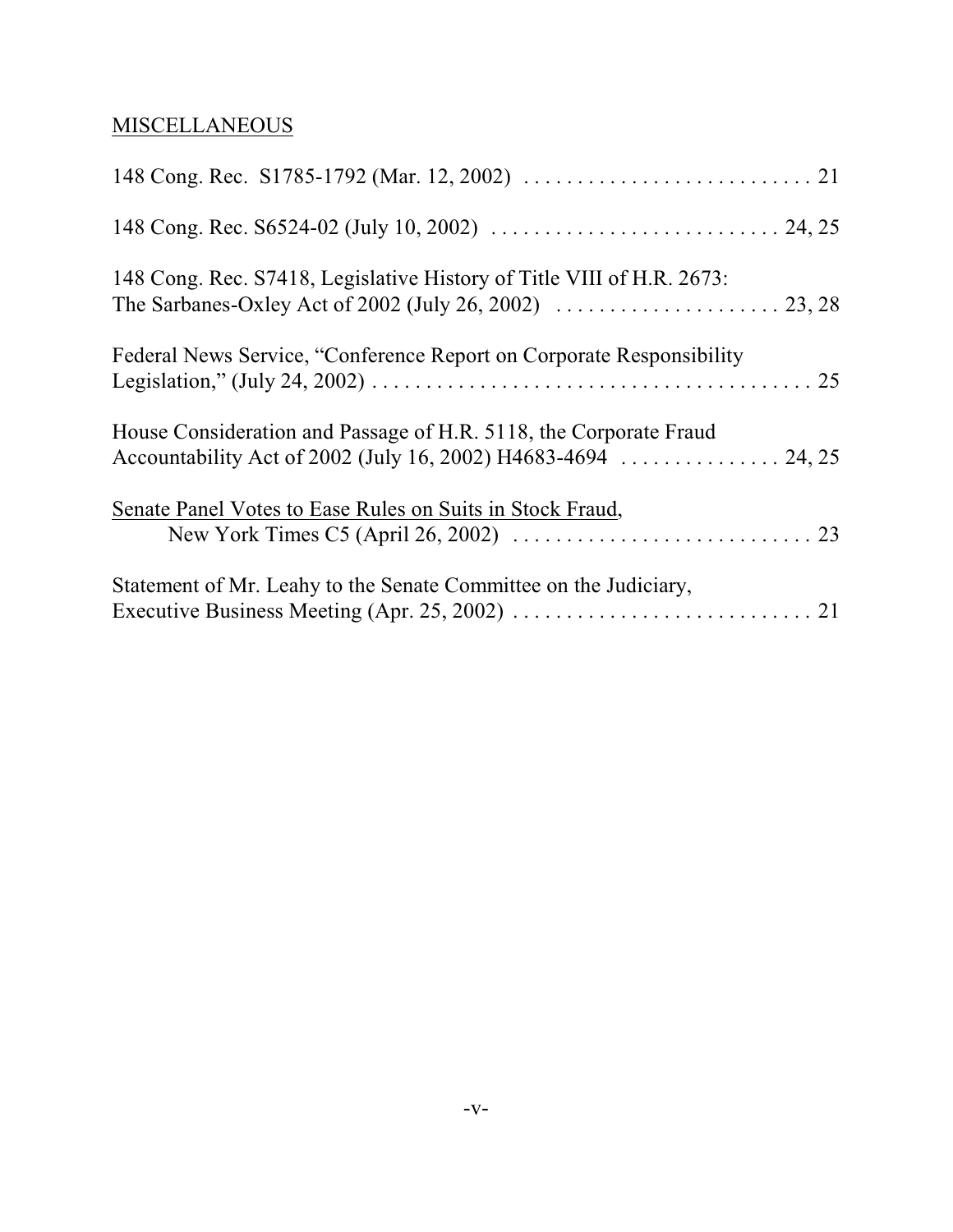## No. 04-2403 \_\_\_\_\_\_\_\_\_\_\_\_\_\_\_\_\_\_\_\_\_\_\_\_\_\_\_\_\_\_\_\_\_\_\_\_\_\_\_\_\_\_\_\_\_

 $\mathcal{L}_\mathcal{L}$  , where  $\mathcal{L}_\mathcal{L}$  is the set of the set of the set of the set of the set of the set of the set of the set of the set of the set of the set of the set of the set of the set of the set of the set of the

## UNITED STATES COURT OF APPEALS FOR THE SECOND CIRCUIT

 $\mathcal{L}_\mathcal{L}$  , where  $\mathcal{L}_\mathcal{L}$  is the set of the set of the set of the set of the set of the set of the set of the set of the set of the set of the set of the set of the set of the set of the set of the set of the

### AIG ASIAN INFRASTRUCTURE FUND, L.P., Plaintiff-Appellant,

v.

## CHASE MANHATTAN ASIA LIMITED, J.P. MORGAN PARTNERS (BHCA), AND JOHN D. LEWIS, Defendants-Appellees.

\_\_\_\_\_\_\_\_\_\_\_\_\_\_\_\_\_\_\_\_\_\_\_\_\_\_\_\_\_\_\_\_\_\_\_\_\_\_\_\_\_\_\_\_\_

On Appeal From the United States District Court for the Southern District of New York

 $\mathcal{L}_\mathcal{L}$  , where  $\mathcal{L}_\mathcal{L}$  is the set of the set of the set of the set of the set of the set of the set of the set of the set of the set of the set of the set of the set of the set of the set of the set of the

## BRIEF OF THE SECURITIES AND EXCHANGE COMMISSION, AMICUS CURIAE

 $\mathcal{L}_\mathcal{L}$  , where  $\mathcal{L}_\mathcal{L}$  is the set of the set of the set of the set of the set of the set of the set of the set of the set of the set of the set of the set of the set of the set of the set of the set of the

## **INTEREST OF THE SECURITIES AND EXCHANGE COMMISSION**

Section 804 of the Sarbanes-Oxley Act of 1992, Pub. L. No. 107-204,

lengthened the statute of limitations for the filing by investors of fraud actions under the federal securities laws. The Securities and Exchange Commission, the agency principally responsible for the administration and enforcement of the federal securities laws, submits this brief as amicus curiae urging this Court to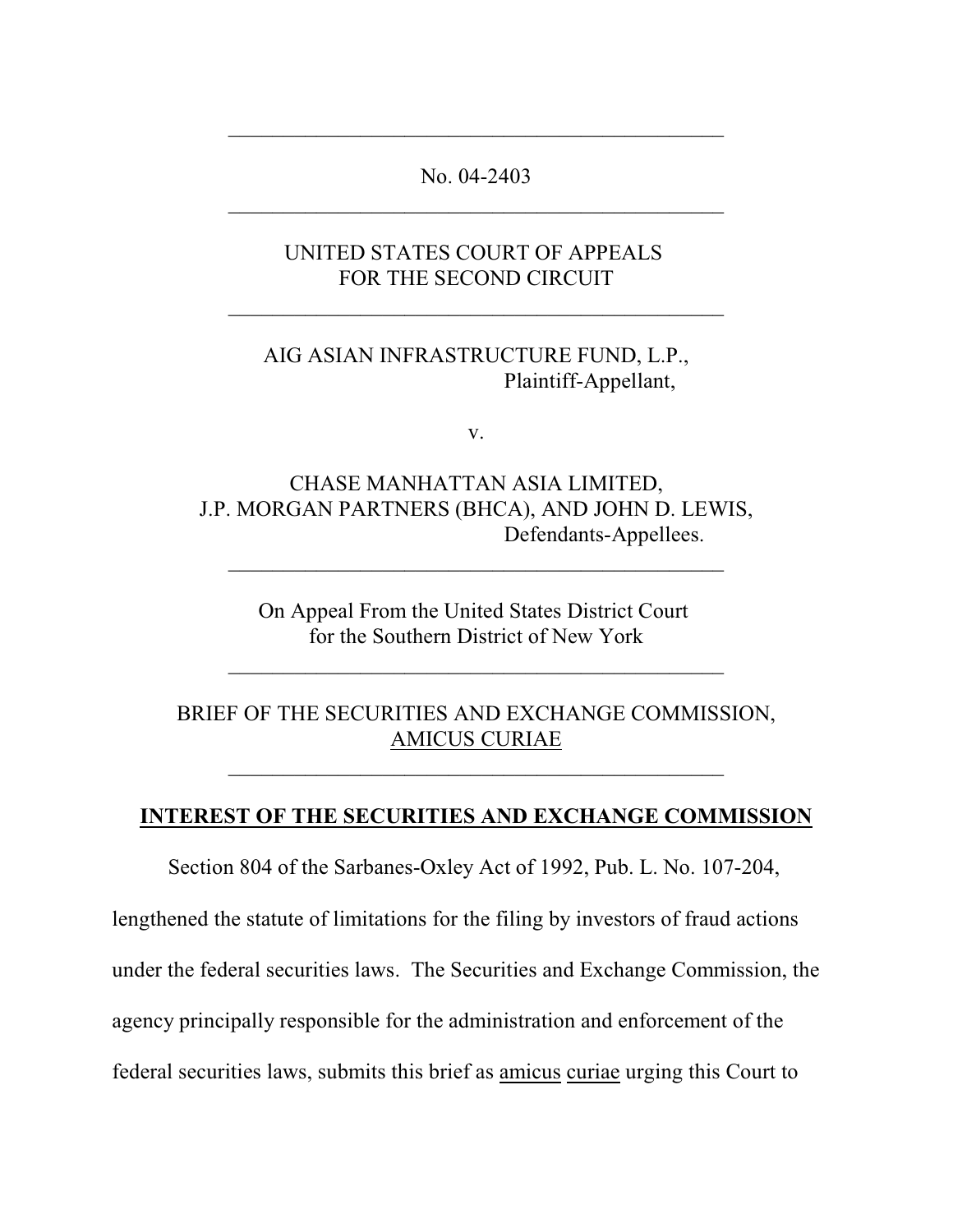hold that the amended statute of limitations permits investors to bring claims that are timely under the new limitations provision, regardless of whether those investors' claims had become barred prior to the enactment of the amendment under the former limitations period.

Although Section 804 is applicable to private actions only, and not to Commission enforcement actions, the Commission has an interest in assuring that the ability of investors to bring private actions is not improperly restricted. As the Supreme Court has repeatedly recognized, such actions "provide 'a most effective weapon in the enforcement' of the securities laws and are 'a necessary supplement to Commission action.'" Bateman Eichler, Hill Richards, Inc. v. Berner, 472 U.S. 299, 310 (1985), quoting J.I. Case Co. v. Borak, 377 U.S. 426 (1964); see Blue Chip Stamps v. Manor Drug Stores, 421 U.S. 723, 730 (1975). Furthermore, the question whether Section 804 restores barred claims is being actively litigated in many pending lawsuits, including ones involving the very same frauds that led Congress to lengthen the statute of limitations. Although it is not possible at this stage to quantify the precise amount of money at stake for investors in these cases, it is evident that investors' claims are substantial. In light of Congress's concern about the victims of the egregious frauds that led to the enactment of Section 804, the Commission has an interest in assuring that investors are not precluded from

-2-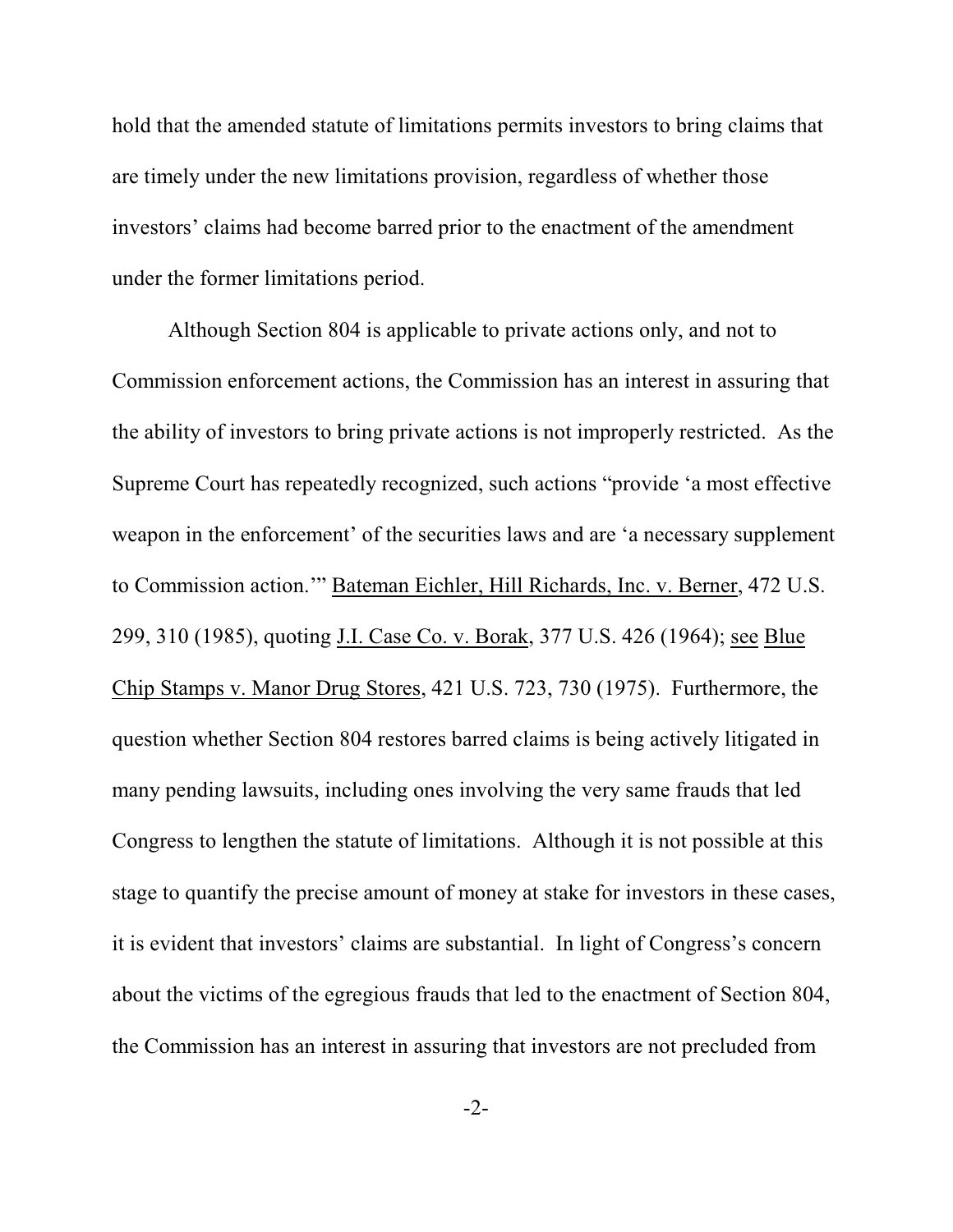asserting their claims by an erroneous interpretation of that section. The Commission also has a more general interest in ensuring that courts do not adopt overly restrictive interpretations of Sarbanes-Oxley's provisions and thereby undermine Congress' objectives in enacting this legislation.

#### **ISSUE PRESENTED**

Section 804 of Sarbanes-Oxley amended 28 U.S.C. 1658 to lengthen the statute of limitations in private securities fraud actions, including actions brought pursuant to Section 10(b) of the Securities Exchange Act of 1934, 15 U.S.C. 78j(b), and Rule 10b-5 thereunder, 17 C.F.R. 240.10b-5. Section 804(b) states that the new limitations period is applicable to "all proceedings \* \* \* commenced on or after the date of enactment of this Act." Sarbanes-Oxley was enacted on July 30, 2002, and five months later the plaintiff in this case filed its action in December 2002. The issue in this appeal is whether the lengthened statute of limitations in Section 804 applies to an action brought after the enactment of Sarbanes-Oxley for claims that had already lapsed under the previous limitations period.

#### **STATUTORY SCHEME**

Prior to the enactment of Sarbanes-Oxley, private securities fraud actions had to be commenced within one year after discovery of the facts constituting the

-3-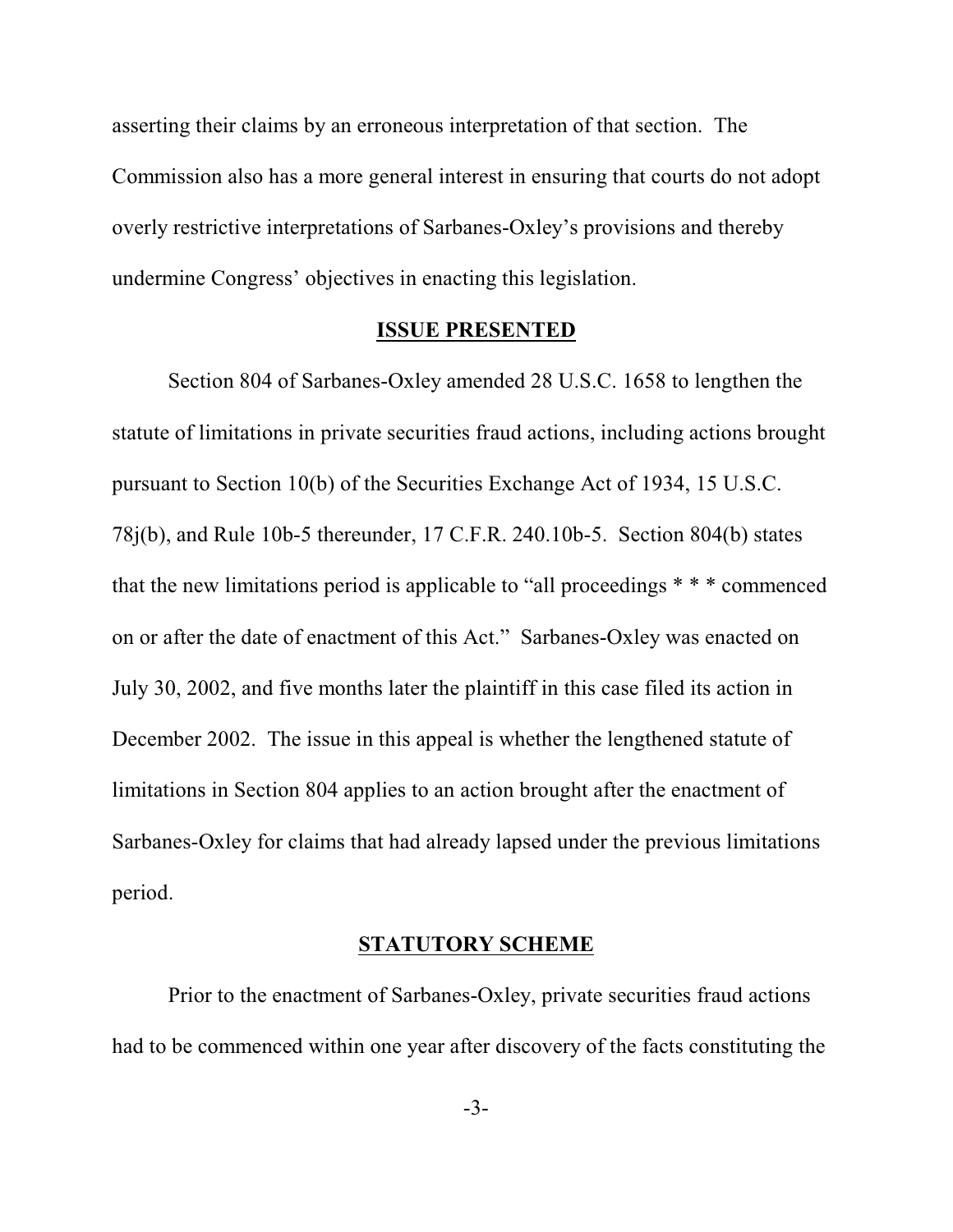violation and within three years after the violation occurred. Lampf, Pleva,

Lipkind, Prupis & Petigrow v. Gilbertson, 501 U.S. 350, 364 (1991). Section

804(a) of Sarbanes-Oxley added a provision to 28 U.S.C. 1658, changing these

periods to two years and five years respectively. 1/ The remaining two subparts of

Section 804 (subparts (b) and (c)) provide:

(b) EFFECTIVE DATE. – The limitations period provided by section 1658(b) of title 28, United States Code, as added by this section, shall apply to all proceedings addressed by this section that are commenced on or after the date of enactment of this Act.

(c) NO CREATION OF ACTIONS. – Nothing in this section shall create a new, private right of action.

1/ The new provision in 28 U.S.C. 1658 provides:

\* \* \* [A] private right of action that involves a claim of fraud, deceit, manipulation, or contrivance in contravention of a regulatory requirement concerning the securities laws, as defined in section 3(a)(47) of the Securities Exchange Act of 1934 (15 U.S.C.  $78c(a)(47)$ , may be brought not later than the earlier of – (1) 2 years after the discovery of the facts constituting the violation; or (2) 5 years after such violation.

Although this provision does not expressly identify particular antifraud provisions in the securities laws, it clearly governs private actions under Section 10(b).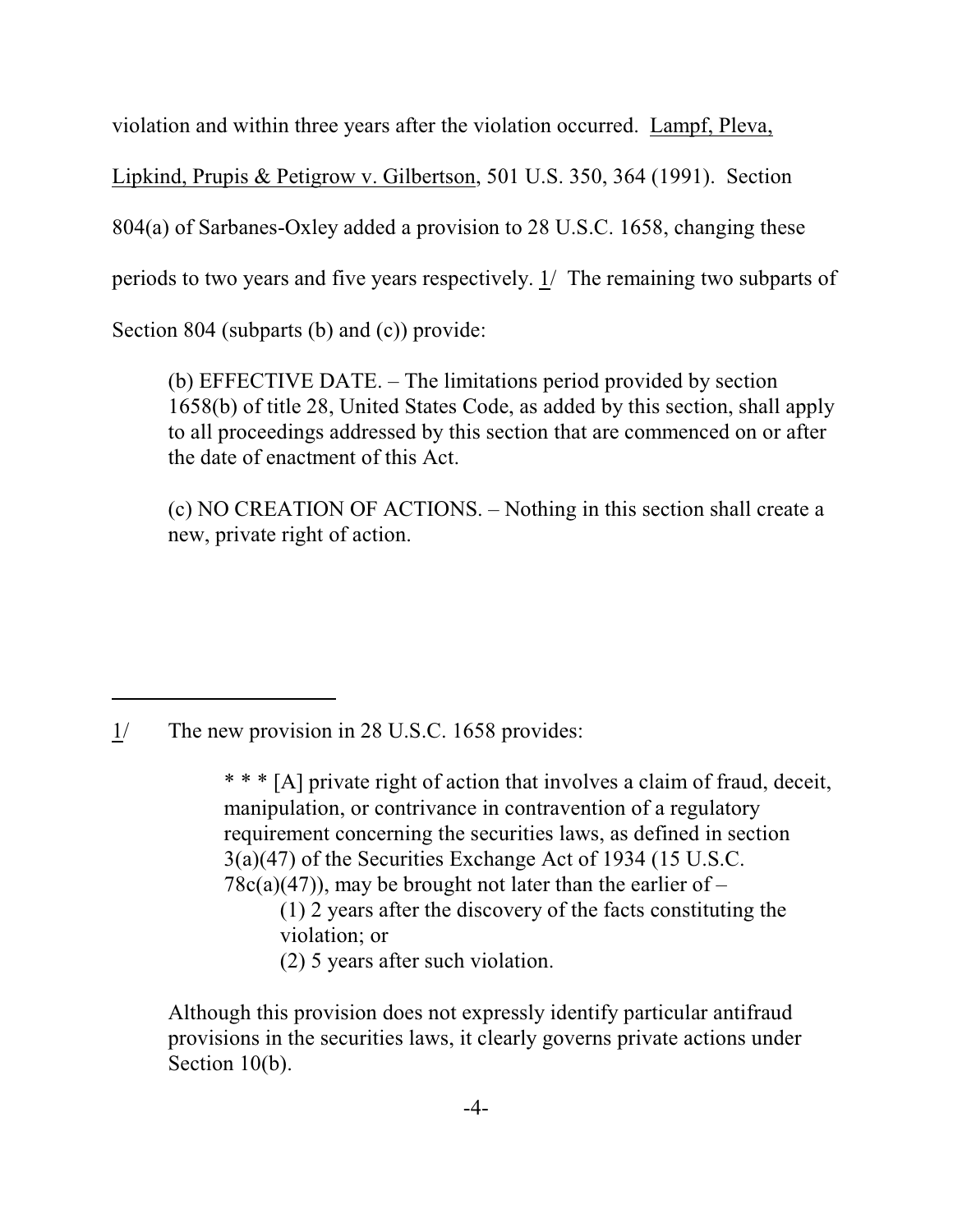#### **STATEMENT OF THE CASE**

 The plaintiff commenced this action in December 2002, alleging violations of Section 10(b) of the Exchange Act, and Rule 10b-5 thereunder, in connection with a purchase of securities by the plaintiff in January 1998. The defendants moved to dismiss the case, arguing that the plaintiff's cause of action became barred on January 16, 2001 under the then-prevailing three-year statute of limitations for claims under Section 10(b). Defendants argued that plaintiff's claim was not revived by the new limitations period in Section 804 of Sarbanes-Oxley because the claim had already been barred before the new limitations period was enacted. It is undisputed that if the pre-Sarbanes-Oxley limitation period applies, the action is barred, and if Section 804 applies, the action is timely.

Although Section 804 states that it applies to all proceedings "commenced on or after the date of enactment," the district court dismissed the action as barred under the shorter pre-Sarbanes-Oxley limitations period. The court said that in Section 804, Congress did not "explicitly state that it will be applied retroactively"; relying on Landgraf v. USI Film Products, 511 U.S. 244 (1994), the court believed that relevant principles of retroactivity law required such an explicit statement. (Op. at 9-10). In addition, because Congress provided in Section 804(c) that Section 804 did not "create a new, private right of action," the district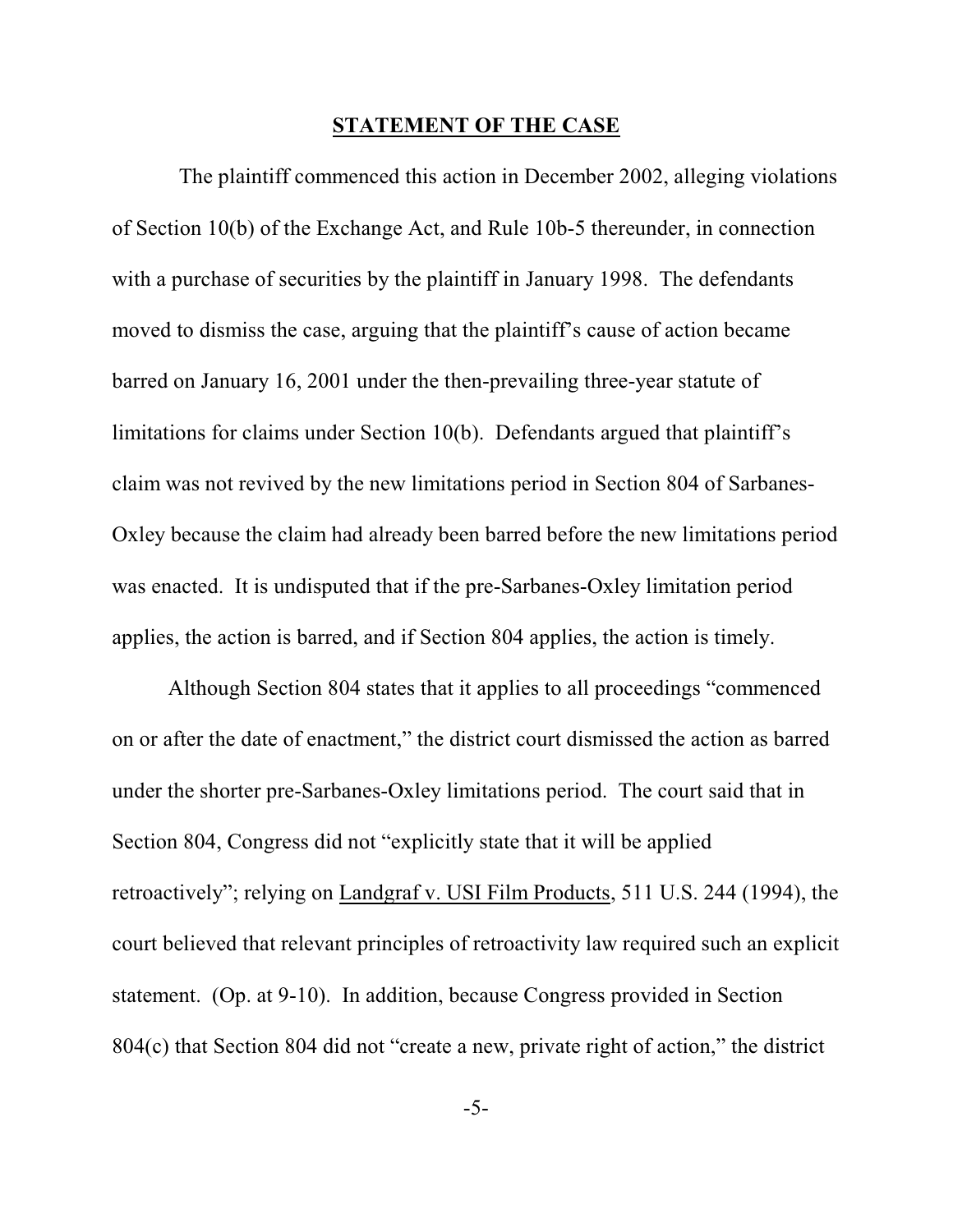court concluded that Section 804 "is susceptible to an interpretation that it explicitly *precludes* retroactive application of the new limitations periods," since such application would, in its view, create a new right of action by reviving barred claims. Id.

The absence of any express retroactivity provision, the court stated, required it to determine whether to apply the judicial presumption against retroactivity. The court concluded: "Because retroactive application of the new Sarbanes-Oxley limitations period would renew securities fraud claims that had expired, and therefore would increase defendants' liability for conduct based on those claims, the Court holds that such retroactive application would have an 'impermissible retroactive effect.'" Op. at 11, quoting Landgraf. Finally, the court found that nothing in the legislative history rebutted the traditional presumption against retroactivity. Plaintiff appeals from the dismissal.

#### **SUMMARY OF ARGUMENT**

The Commission disagrees with the district court's decision that Section 804 does not revive barred claims. The Supreme Court and courts of appeals have held that language like that contained in Section 804(b), which provides that the new limitations period applies to all cases filed after enactment, revives barred claims. The district court misconstrued Landgraf, which does not require

-6-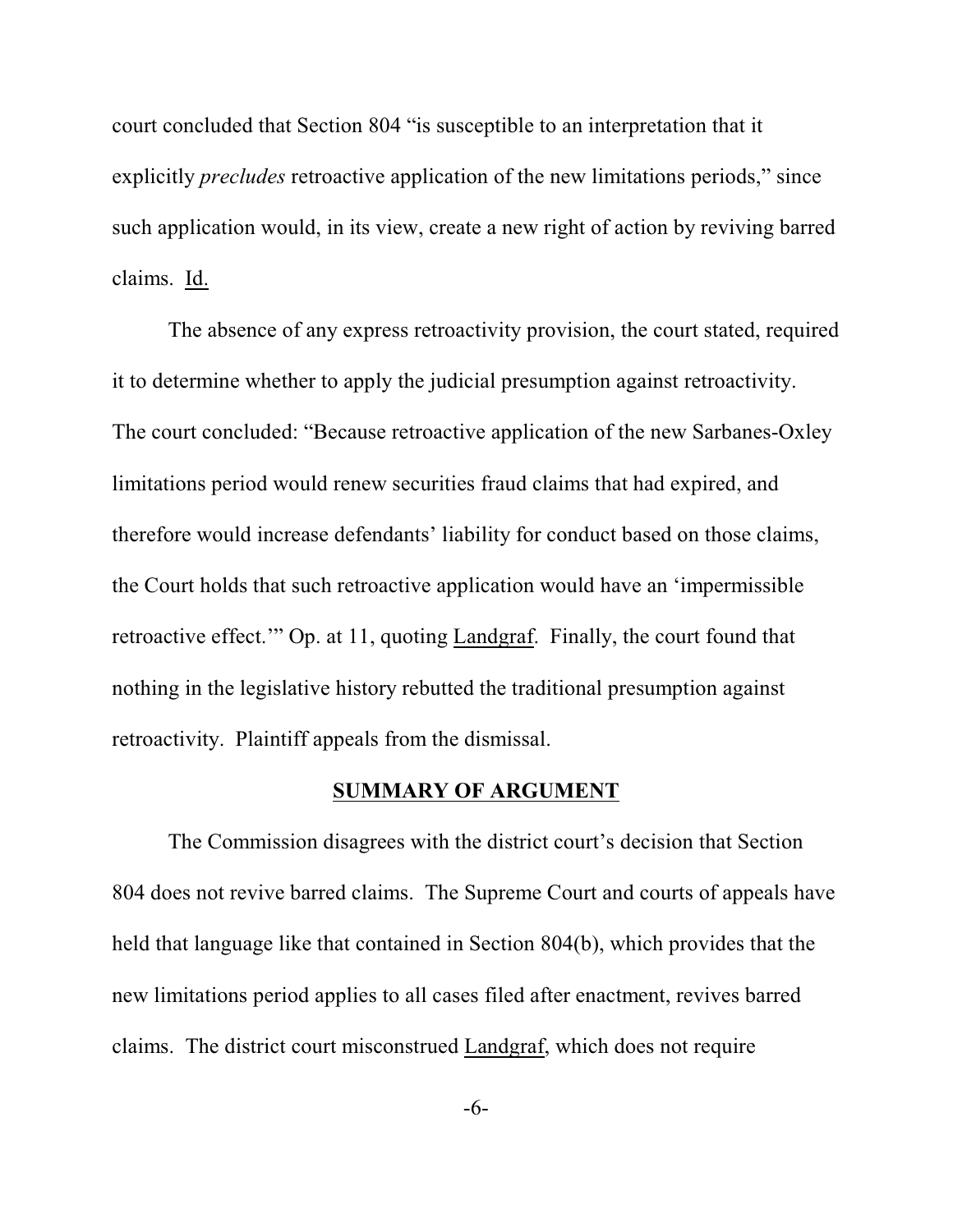Congress to expressly include terms like "retroactive" or "revival" in order to express retroactive intent. Because Congress expressly stated in Section 804(b) that the new limitations period would apply to "all proceedings \* \* \* commenced on or after the date of enactment," the district court should have applied the new limitations period in accordance with the natural meaning of the statutory language, without relying on any judicial presumption against retroactivity.

In view of the case law addressing statutory language like that in Section 804(b), it is unnecessary to look at the Sarbanes-Oxley legislative history. In any event, applying Section 804(b) to revive barred claims is consistent with the legislative history. Congress was concerned that the short pre-Sarbanes limitations period was preventing numerous existing shareholder victims of recent egregious frauds involving large, well-known corporations (like Enron, WorldCom and Global Crossing) from filing claims arising from the complicated and long-standing frauds then being uncovered. Section 804 was believed necessary to give these victims of longstanding frauds, just then being uncovered, the ability to bring damage actions that were already barred under existing law. The compelling circumstances that led to the enactment of Sarbanes-Oxley, and in particular Section 804, make it appropriate to allow revival of barred claims –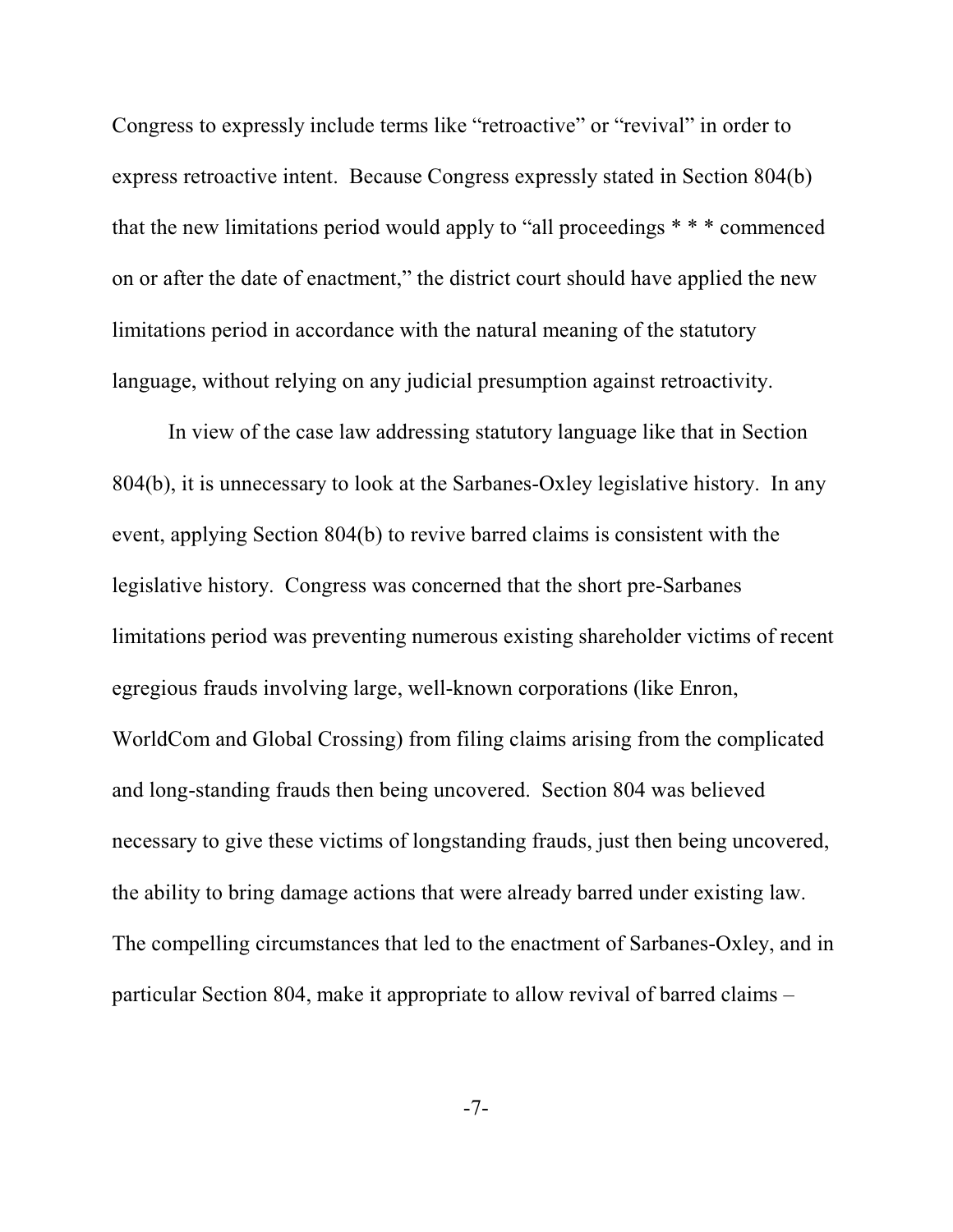claims that, in many cases, involved fraud that had been concealed beyond the then-existing limitations period.

Finally, the district court misconstrued Section 804(c) to preclude revival of barred claims. Section 804(c) was included to clarify that by specifying application of the new limitations period to claims based on fraud under the securities laws, Congress did not thereby intend to create any fraud causes of action not already enumerated under the securities laws or not otherwise already implied by the courts.

#### **ARGUMENT**

A. Under Supreme Court and Court of Appeals Decisions, Language like that in Section 804(b) Is Viewed as Expressing Congress' Intent that the New Limitations Period not only Applies to Pre-enactment Events, but also Revives Barred Claims.

Section 804(b) states that the new limitations period applies to "all proceedings \* \* \* commenced on or after the date of enactment \* \* \* ." The Supreme Court and two courts of appeals have held that when Congress uses language like that found in Section 804(b), the new limitations period not only applies retroactively to claims arising pre-enactment, but also revives barred claims. These decisions involved statutes that did not use terms like "retroactive"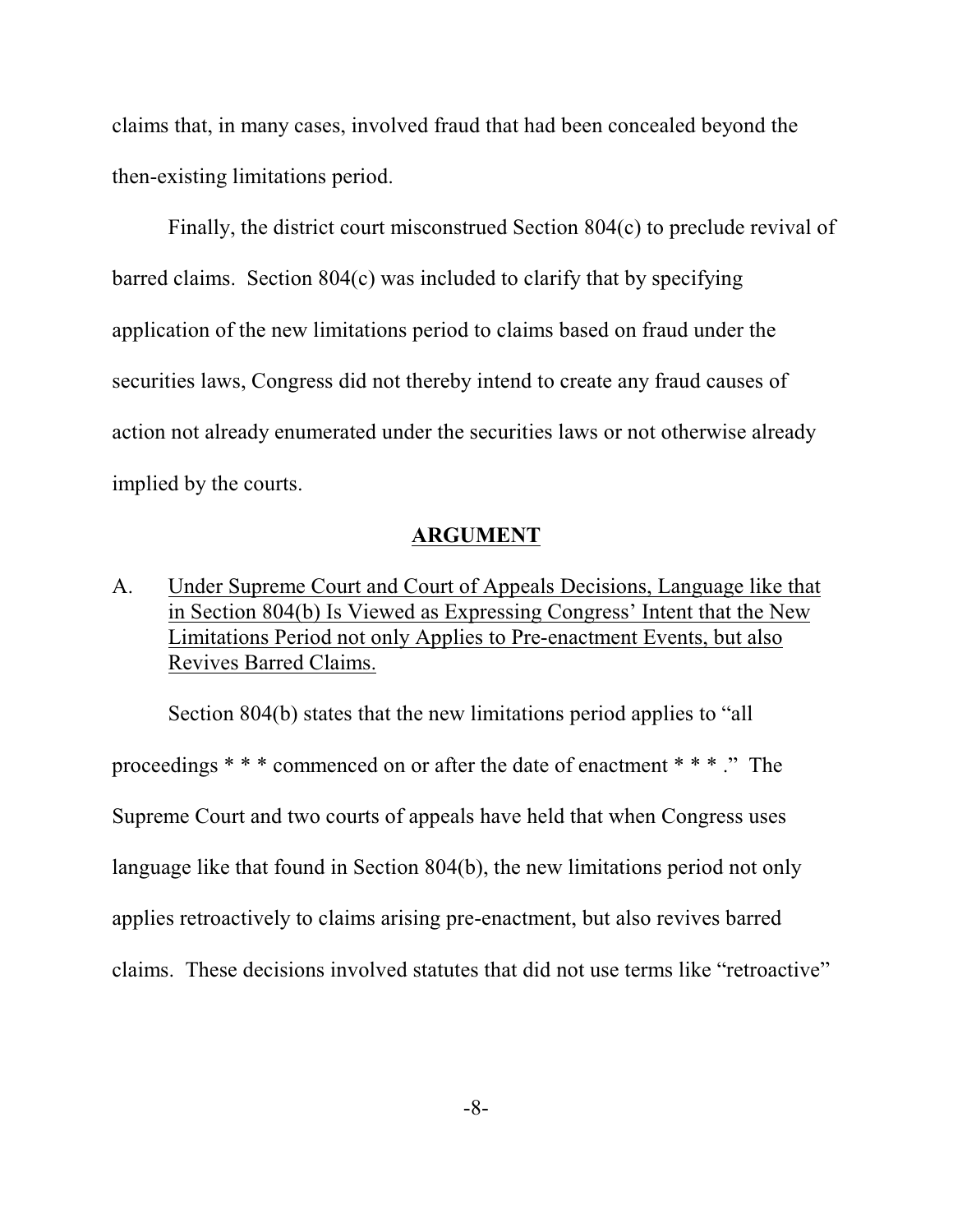or "revived" and yet, because of the language like that in Section 804(b), were held to apply to revive barred claims.

In International Union of Electrical, Radio & Machine Workers, AFL-CIO v. Robbins & Myers, Inc., 429 U.S. 229 (1976), the Supreme Court concluded that where Congress stated that the new limitations period applied to "charges pending with the [EEOC] on the date of enactment of this Act and all charges filed thereafter," it intended the enlarged limitations period to apply "to charges, whether or not untimely" upon enactment. Id. at 242. The Court treated this statutory language as providing for revival of barred claims even though the statute did not expressly state that such barred claims would be revived. 2/ The question addressed in Robbins & Myers was whether the plaintiff's complaint, filed before enactment and untimely when filed, was nonetheless "pending" at the

<sup>2/</sup> The Supreme Court has long held that Congress has the power to extend a previously applicable limitations period that has already commenced running, and to enact a new limitations rule that revives claims already barred. Chase Sec. Corp. v. Donaldson, 325 U.S. 304, 311-12 (1945). As the Court observed, statutes of limitations "come into the law not through the judicial process but through legislation. They represent a public policy about the privilege to litigate. Their shelter has never been regarded as what now is called a 'fundamental' right \* \* \* of the individual. He may, of course, have the protection of the policy while it exists, but the history of pleas of limitation shows them to be good only by legislative grace and to be subject to a relatively large degree of legislative control." Id. at 314 (footnote omitted).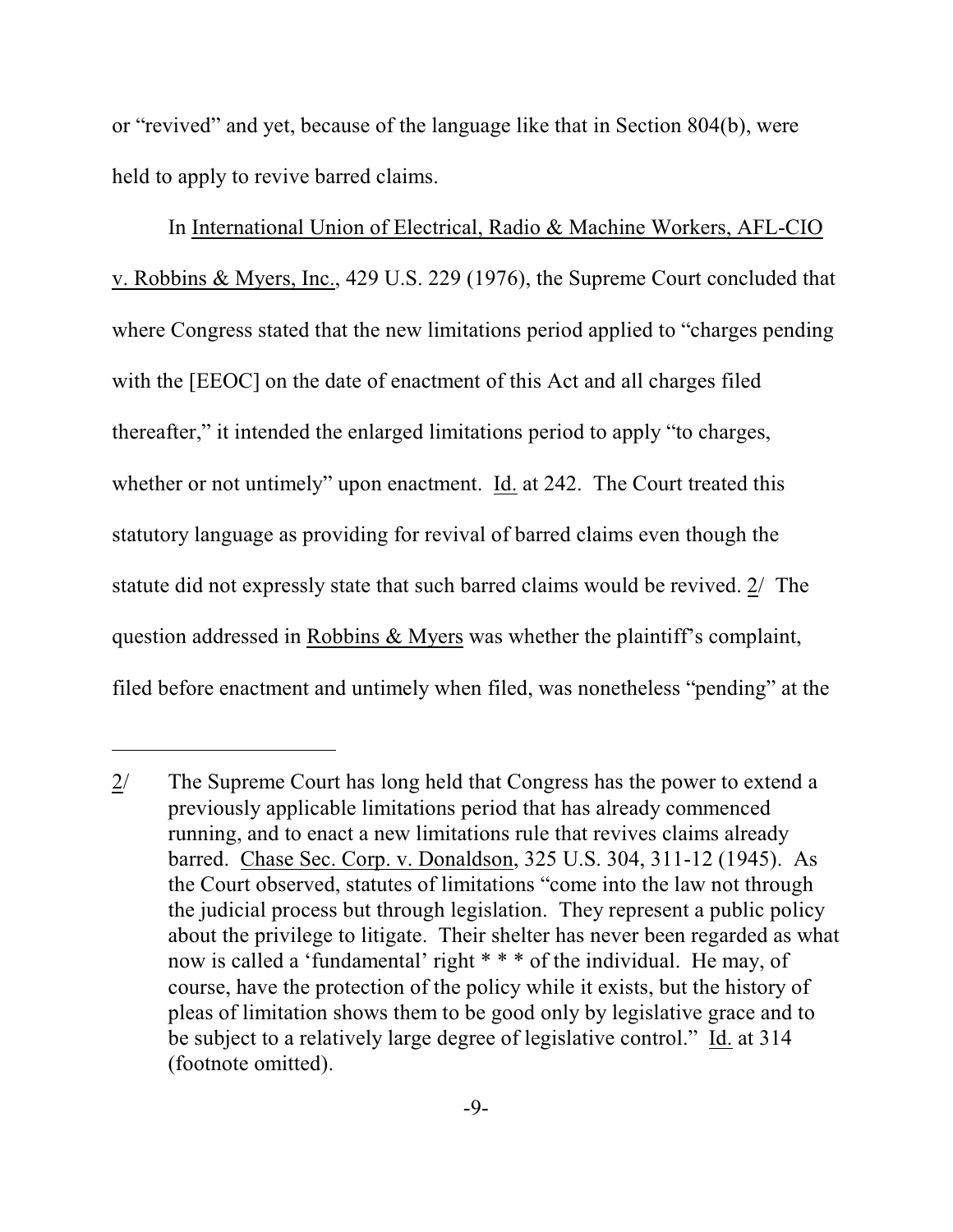time of enactment, and subject to the new expanded limitations period, simply because the EEOC had not yet dismissed the action as untimely when the new limitations period went into effect. The Court observed that because the statute applied to all cases filed after enactment, had the plaintiff never filed a complaint before enactment (and thus had been clearly barred under the old limitations period), she nonetheless would have been entitled to file an action after enactment to avail herself of the new limitations period. Because the statute allowed the filing of a never-before-filed action to revive a barred claim, the Court saw scant sense in interpreting "pending" to mean only those claims that were timely when filed. Rather, the Court interpreted the statute according to its literal meaning, without regard to whether barred claims would be revived. Id. at 242-43.

The Ninth and Eleventh Circuits have also held that statutory language like that in Section 804(b) revived barred claims even though the statute of limitations being interpreted had no express language about revival. One year before the Supreme Court's decision in Robbins & Myers, the Ninth Circuit addressed the very same statute and reached the same conclusion in Davis v. Valley Distributing Co., 522 F.2d 827, 831 (9<sup>th</sup> Cir. 1975) (finding that the statute affirmatively indicated Congress's intent to encompass discriminatory conduct that occurred before the Act was passed, and that appellant's claim filed before enactment, albeit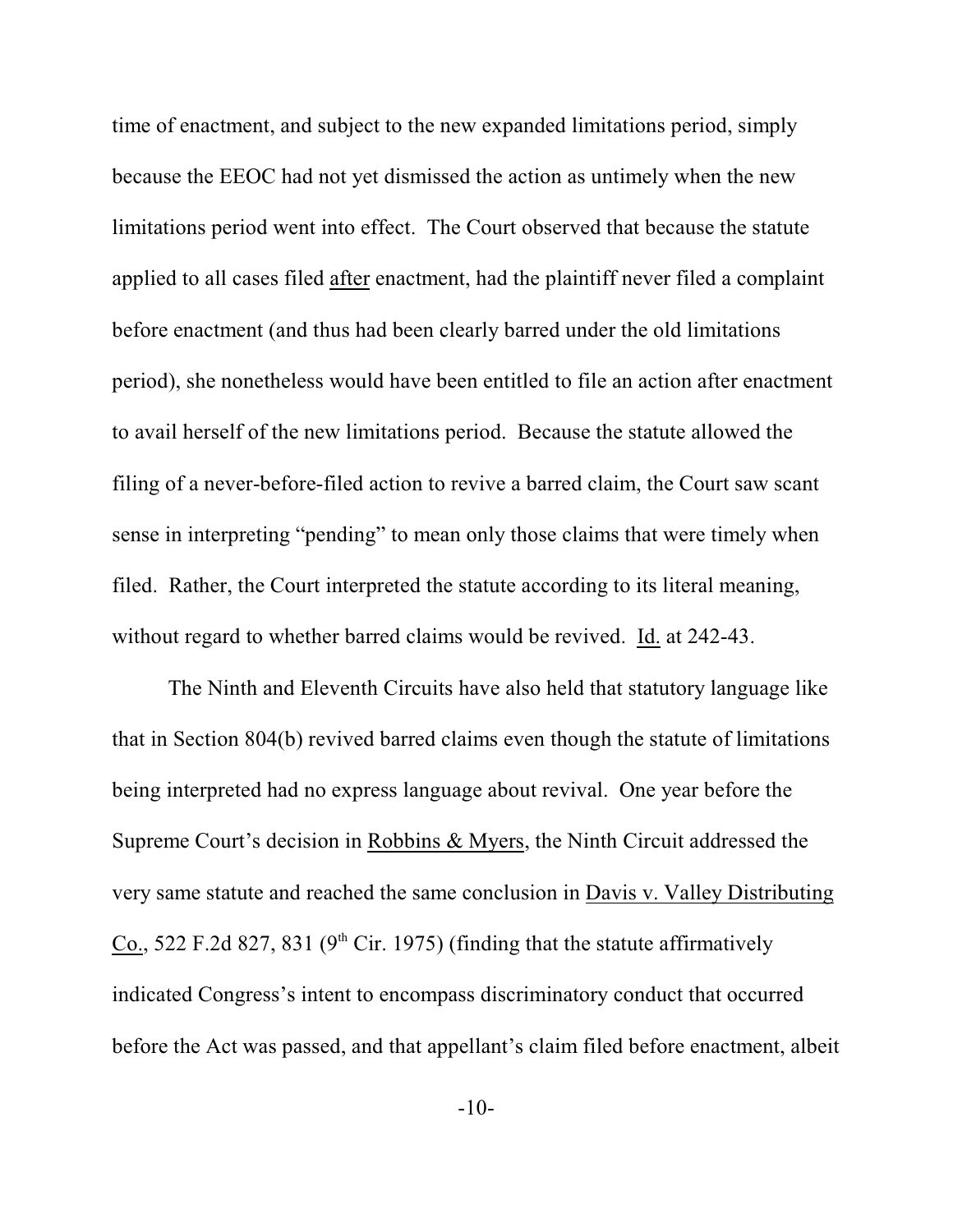untimely, "fell within the literal words of the statute."). In Alabama Dry Dock & Shipbuilding Corp. v. Sowell, 933 F.2d 1561 (11<sup>th</sup> Cir. 1991), overruled on other grounds by Bath Iron Works Corp. v. Dir., Office of Workers' Comp. Programs, 506 U.S. 153 (1993), the Eleventh Circuit held that amendments contained in the Longshore and Harbor Workers' Compensation Act that Congress specified "shall apply both with respect to claims filed after [enactment] and to claims pending on [enactment]," applied to claims that arose and were already barred before enactment. The statute did not refer expressly to revival of barred claims. The court acknowledged that its interpretation "revives a potentially large number of claims that would otherwise have been time-barred decades ago." Id. at 1565. Nonetheless, the court believed the plain language of the statute compelled this result. 3/

The appellant in Alabama Dry Dock argued that because Congress could not have intended to resurrect claims for which the statute of limitations had already expired, at most the statute applied retroactively only as to claims that were still timely under the old limitations period when the new period was enacted. The

<sup>3/</sup> This provision in the Act had been similarly interpreted by the Ninth Circuit in Osmundsen v. Todd Pacific Shipyard, 755 F.2d 730, 732-33 (9<sup>th</sup> Cir. 1985), relying on Robbins & Myers. The Eleventh Circuit in Alabama Dry Dock, although not citing to Robbins & Myers, cited to Osmundsen.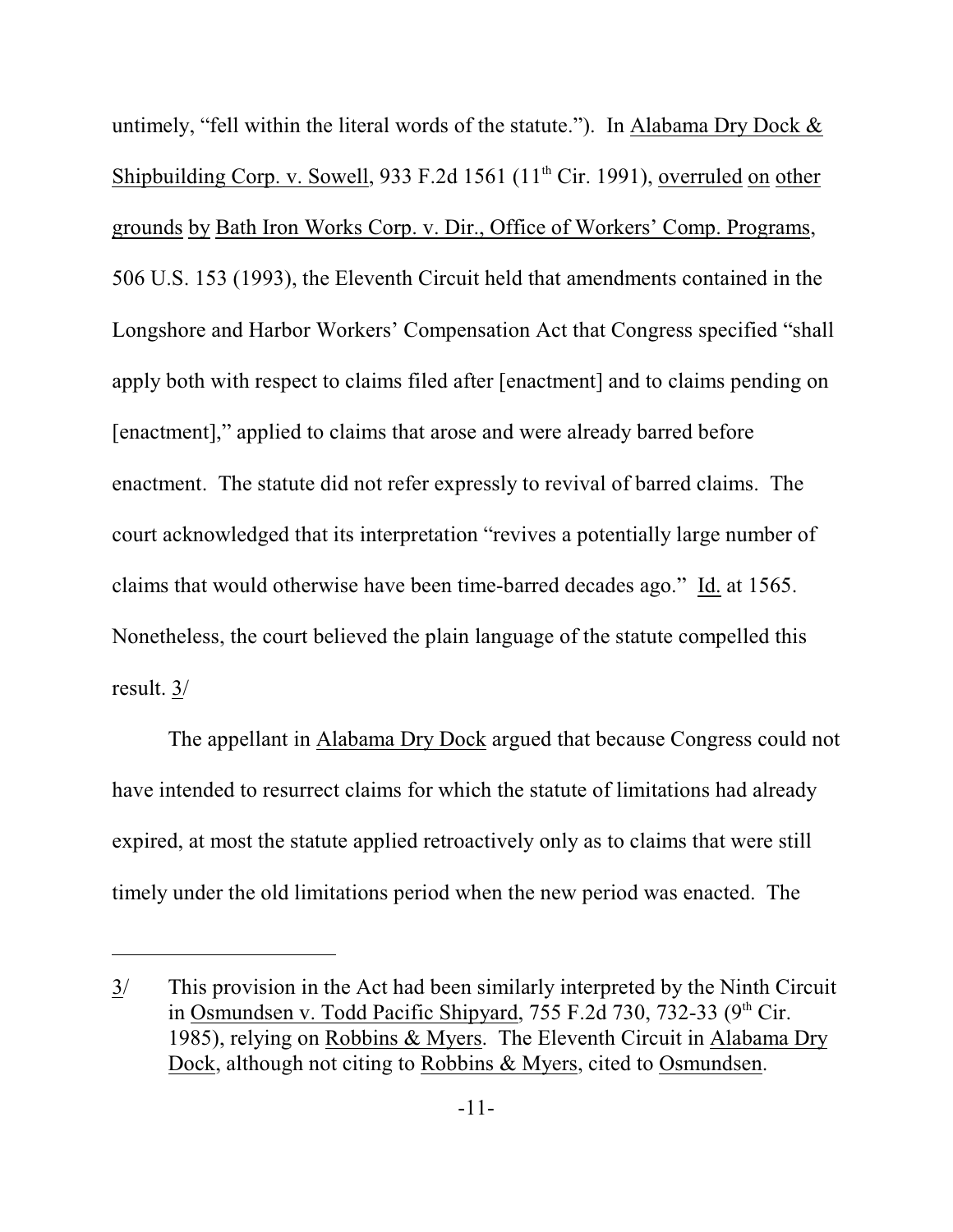court rejected this argument, finding it was at odds with the plain terms of the amendment and without any support in the legislative history. The court also

observed that appellant's construction would

force upon Congress' words a rather strained construction. The provision that "the amendments made by this Act shall be effective on the date of enactment of this Act and shall apply . . . to claims *filed* after such date" (emphasis added) is obviously not necessary to apply the new law to claims *arising* after the effective date. The only sensible reading of the provision, then, is that Congress was addressing claims that arose *before* the effective date of the statute but were filed *after* the effective date. \* \* \* Because [appellant's] interpretation posits that Congress could not have meant to resurrect claims for which the statute of limitations had expired before the effective date, Congress could not have been addressing any claims that arose \* \* \* one year before the effective date of the statute, because such claims would have been time-barred before Congress ever enacted the amendments. In other words, [Appellant] argues, when Congress said that the 1984 amendments "shall apply...with respect to claims filed after" the effective date, Congress really meant to say that the amendments would apply to claims arising no more than one year before [enactment], and filed after [enactment]. To accept [appellant's] argument, we would have to believe that to express this rather precise concept, Congress chose the statutory command that the amendments "shall apply . . . with respect to claims filed after such date." We do not. Instead we conclude that Congress intended the natural implication of the language Congress chose: the 1984 amendments apply to claims filed after [enactment], whenever they arose.

Id. at 1564 (emphasis in original).

Opponents of revival make an argument similar to the argument rejected in

Alabama Dry Dock. They argue that even though Congress applied Section 804 to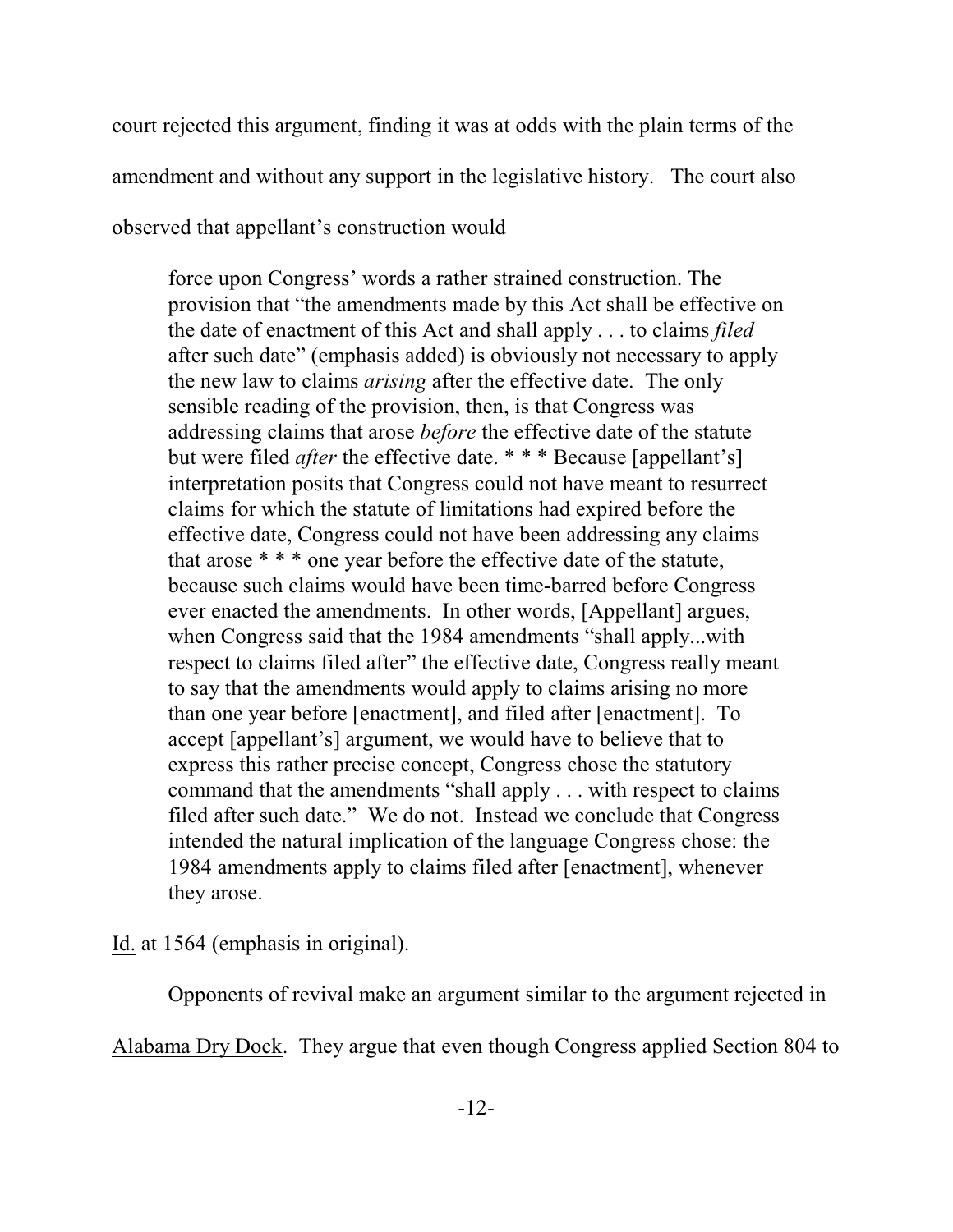all proceedings filed after enactment, Congress could not have really meant all such proceedings – just those involving claims that were not already barred when Section 804 was enacted – thereby implying an exception to the term "all proceedings" in Section 804(b). Like the Eleventh Circuit, we disagree. Section 804 applies to claims retroactively, regardless of whether the claims arose and expired before enactment. So long as the action was "commenced on or after the date of enactment," the new limitations period applies.

The Supreme Court's interpretation of the statutory language in Robbins & Myers has been confirmed in more recent cases outside of the statute of limitations context. In Landgraf v. USI Film Products, 511 U.S. 244 (1994), the Supreme Court set forth the appropriate analysis for determining when to apply a new statute to events that occurred pre-enactment:

When a case implicates a federal statute enacted after the events in suit, the court's first task is to determine whether Congress has expressly prescribed the statute's proper reach. If Congress has done so, of course, there is no need to resort to judicial default rules. When, however, the statute contains no such express command, the court must determine whether the new statute would have retroactive effect, i.e., whether it would impair rights a party possessed when he acted, increase a party's liability for past conduct, or impose new duties with respect to transactions already completed. If the statute would operate retroactively, our traditional presumption teaches that it does not govern absent clear congressional intent favoring such a result.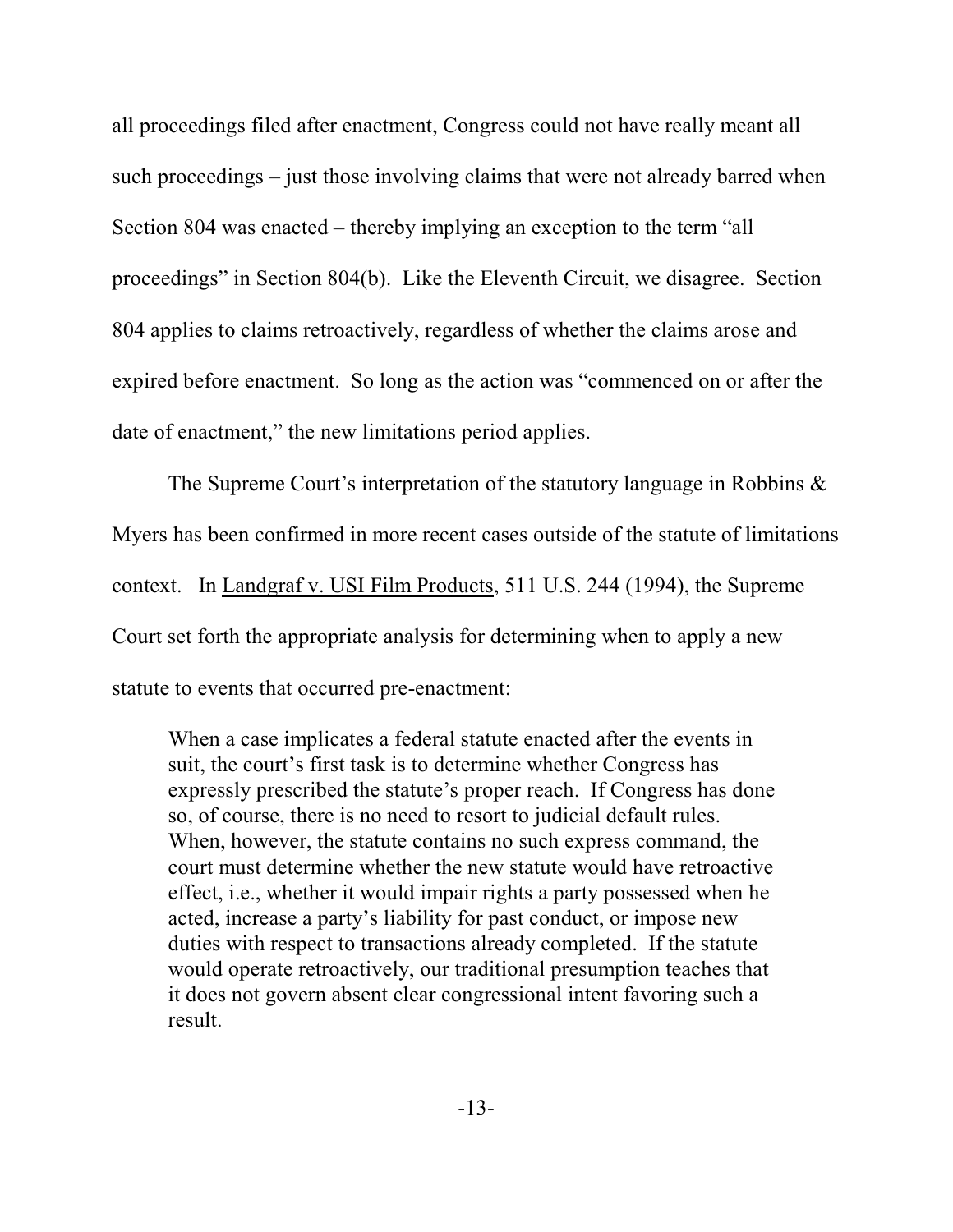511 U.S. at 280. Under the first step of Landgraf's analysis, therefore, the question is whether Congress has expressly prescribed the statute's temporal reach – i.e., has Congress expressly indicated in the statute that it is to be applied to preenactment conduct? When the "temporal effect of a statute is manifest on its face, 'there is no need to resort to judicial default rules,' and inquiry is at an end." Lockheed Corp. v. Spink, 517 U.S. 882, 896 (1996) (quoting Landgraf). It is only when Congress is silent about the temporal reach that the courts apply the judicial presumption against retroactivity. In other words, any judicial presumption against retroactive application does not come into play until after a court has determined whether Congress has expressly set forth the statute's application to pre-enactment events. That determination is made without reference to any

presumption. 4/

<sup>4/</sup> The district court did not properly apply these principles. Instead of framing the question as whether section 804 applies retroactively by virtue of Congress having expressly prescribed the statute's temporal reach, the district court framed the question as "whether the Sarbanes-Oxley limitations periods should apply retroactively." (Emphasis added). It thus appears that the district court implicitly applied the judicial presumption against retroactivity to the entire Landgraf analysis, instead of reserving the "judicial default rule" to be considered only after a finding that Congress failed to specify the statute's temporal reach. See discussion, infra at argument B.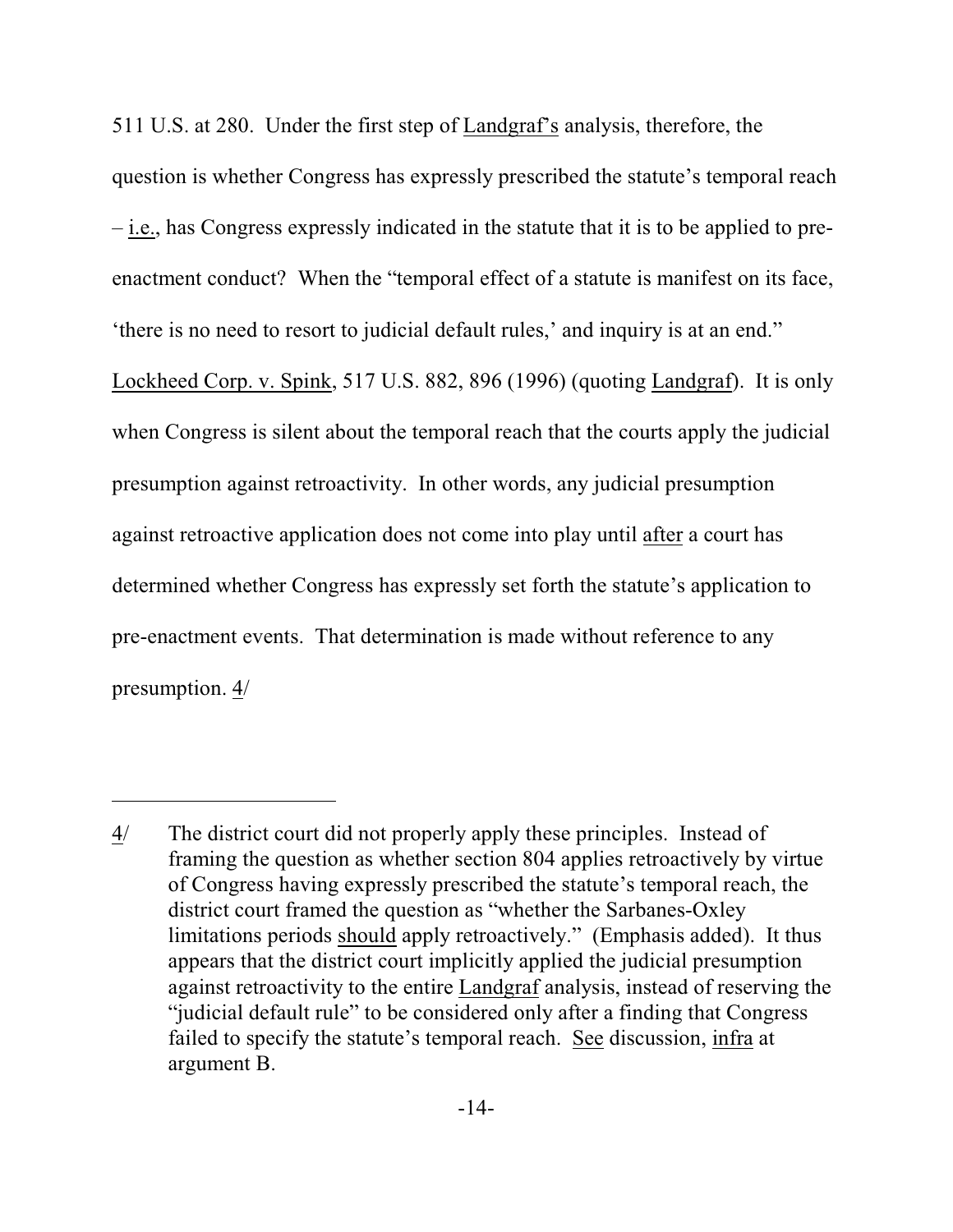In Landgraf itself, and other Supreme Court cases that followed, the Court has determined that Congress expresses its "unambiguous" retroactive intention when it provides, in language comparable to that in Section 804(b), that new or amended statutes apply to proceedings commenced after enactment. Landgraf, 511 U.S. at 259-60 (stating that had Congress wished retroactive application "it surely would have used language comparable to  $* * *$  [the provision] 'shall apply to all proceedings pending on or commenced after the date of enactment.'"); INS v. St. Cyr, 533 U.S. 289, 318 and n.43 (2001) (providing examples of Congress' "unambiguous" intention to apply specific provisions retroactively, including such language as "shall apply to actions occurring on or after the date" of enactment."); Martin v. Hadix, 527 U.S. 343, 354 (1999) (stating that "shall apply to all proceedings pending on or commenced after the date of enactment," referred to in Landgraf, "unambiguously addresses the temporal reach of the statute."); Lindh v. Murphy, 521 U.S. 320, 329, n.4 (1997) (stating that language quoted above in Landgraf "might possibly have qualified as a clear statement for retroactive effect."); Rivers v. Roadway Express, Inc., 511 U.S. 298, 307-08 (1994) (observing that the statute in question omitted a provision in the bill that the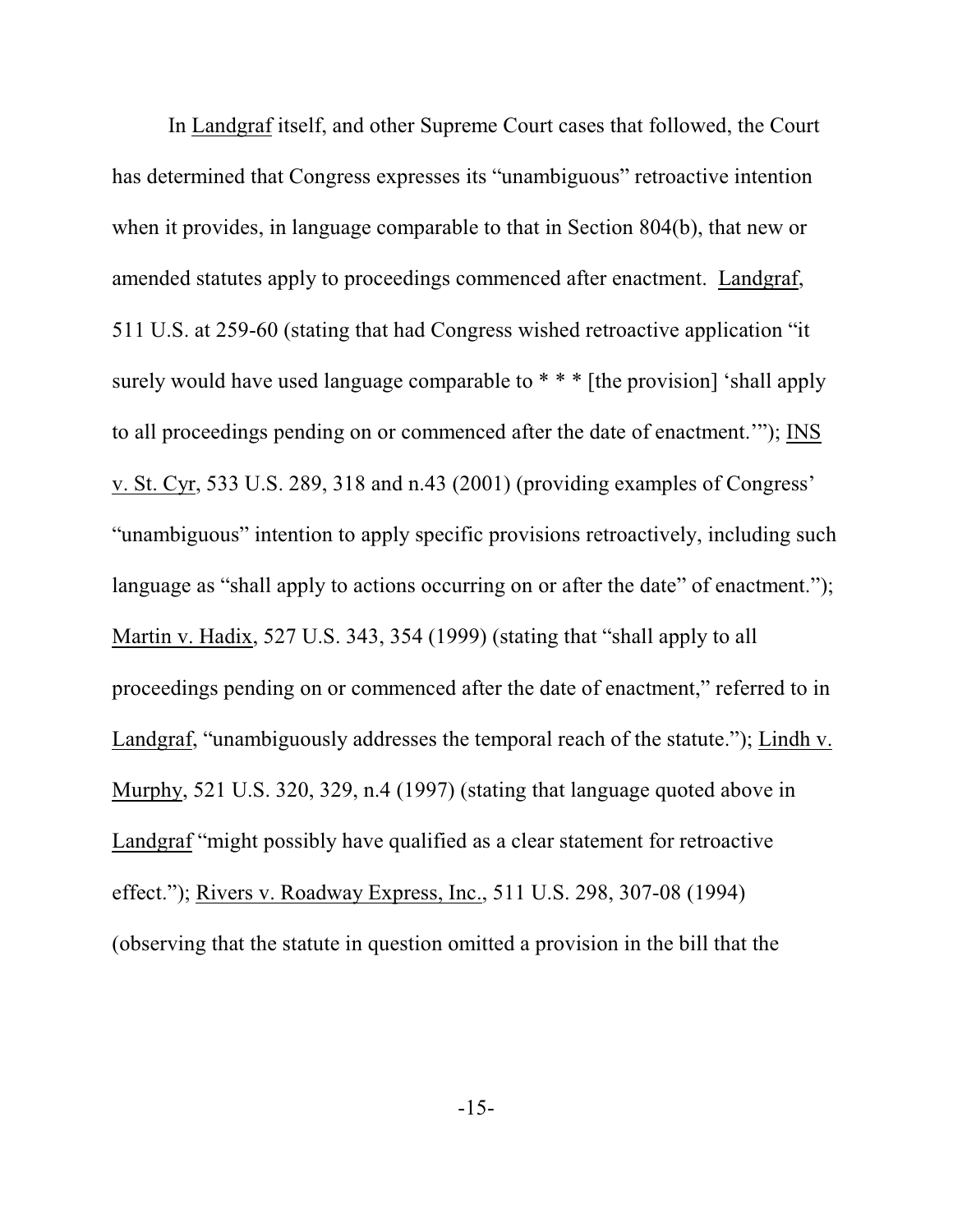amendment "shall apply to all proceedings pending on or commenced after" a fixed date and describing bill as containing "express retroactivity provisions."). 5/

The statutory language in these cases and in Section 804(b) is to be contrasted with what Congress did in the very section of Title 28 that was amended by Section 804. As the historical and statutory notes to 28 U.S.C. 1658 set forth, when Congress enacted Section 1658 in 1990 to provide a default statute of limitations for actions arising under federal law, Congress provided (emphasis added):

The amendments made by this section [enacting this section] shall apply with respect to causes of action accruing on or after the date of the enactment of this Act [Dec. 1, 1990].

If Congress in Section 804 had not intended to make the new limitations period retroactive, it could have similarly made the new period apply to causes of action

<sup>5/</sup> Many of the statutes in the retroactivity cases, including Robbins & Myers, were applicable not only to cases commenced after enactment, but also to cases that were pending on enactment, whereas Section 804 does not state that it applies to pending cases. Congress's failure to include "pending" in Section 804 does not affect our conclusion on the application to this case of Robbins & Myers and other decisions cited above, none of which turned on the presence or absence of the word "pending." Even in this case, the district court's rejection of revival did not depend on the absence of "pending," but rather on the absence of any language about revival or retroactivity. Moreover, the Supreme Court in INS v. St. Cyr, 533 U.S. at 318 and n.43, cited statutes that apply simply to cases commenced after enactment as examples of Congress's unambiguous retroactive intent.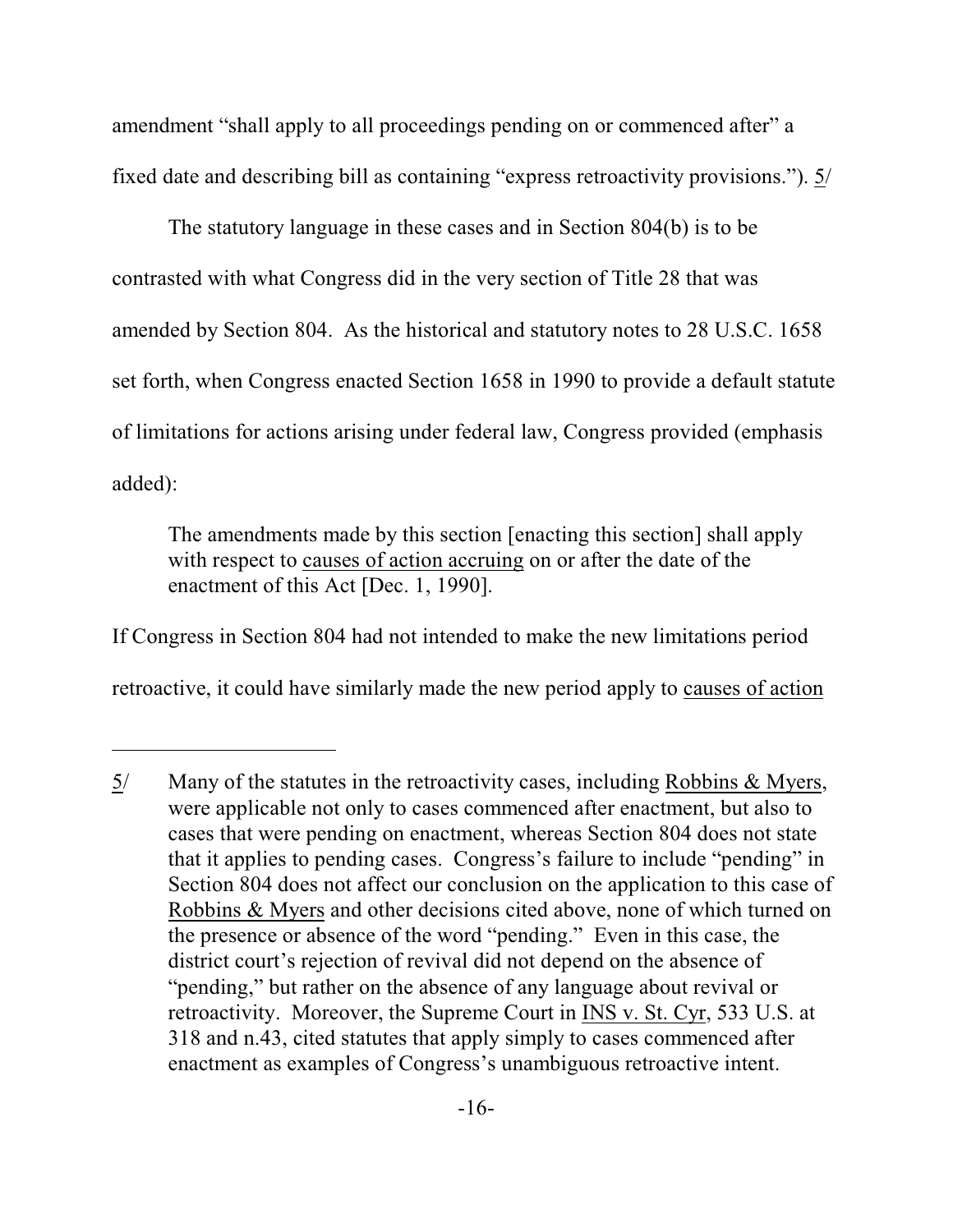accruing post-enactment rather than to proceedings commenced on or after enactment.

The foregoing cases and the statutory history of Section 1658 support our view that so long as a proceeding is "commenced on or after" Sarbanes-Oxley was enacted, the plaintiff is entitled to the benefit of the expanded limitations period even if the conduct complained of predated the enactment of Sarbanes-Oxley and even if the claim was already time-barred under the old statute of limitations at the time of enactment. This interpretation comports with the natural meaning of the words chosen by Congress in Section 804(b), which states, with no exception for claims that were barred at the time of enactment, that the new limitations period applies to "all proceedings \* \* \* commenced on or after the date of enactment \* \* \* ."

B. The District Court Misconstrued Landgraf and Erred in Concluding that To Be Retroactive, the Statute Had To Expressly Refer to Retroactivity or Revival.

The district court did not address the Robbins & Myers, Davis, or Alabama Dry Dock decisions. The district court's erroneous ruling in this case resulted from the court's misreading of Landgraf, which the court viewed as precluding revival unless the statute uses words like "retroactive" or "revival." Op. at 9. Landgraf does not require this explicit statement about retroactivity but, rather,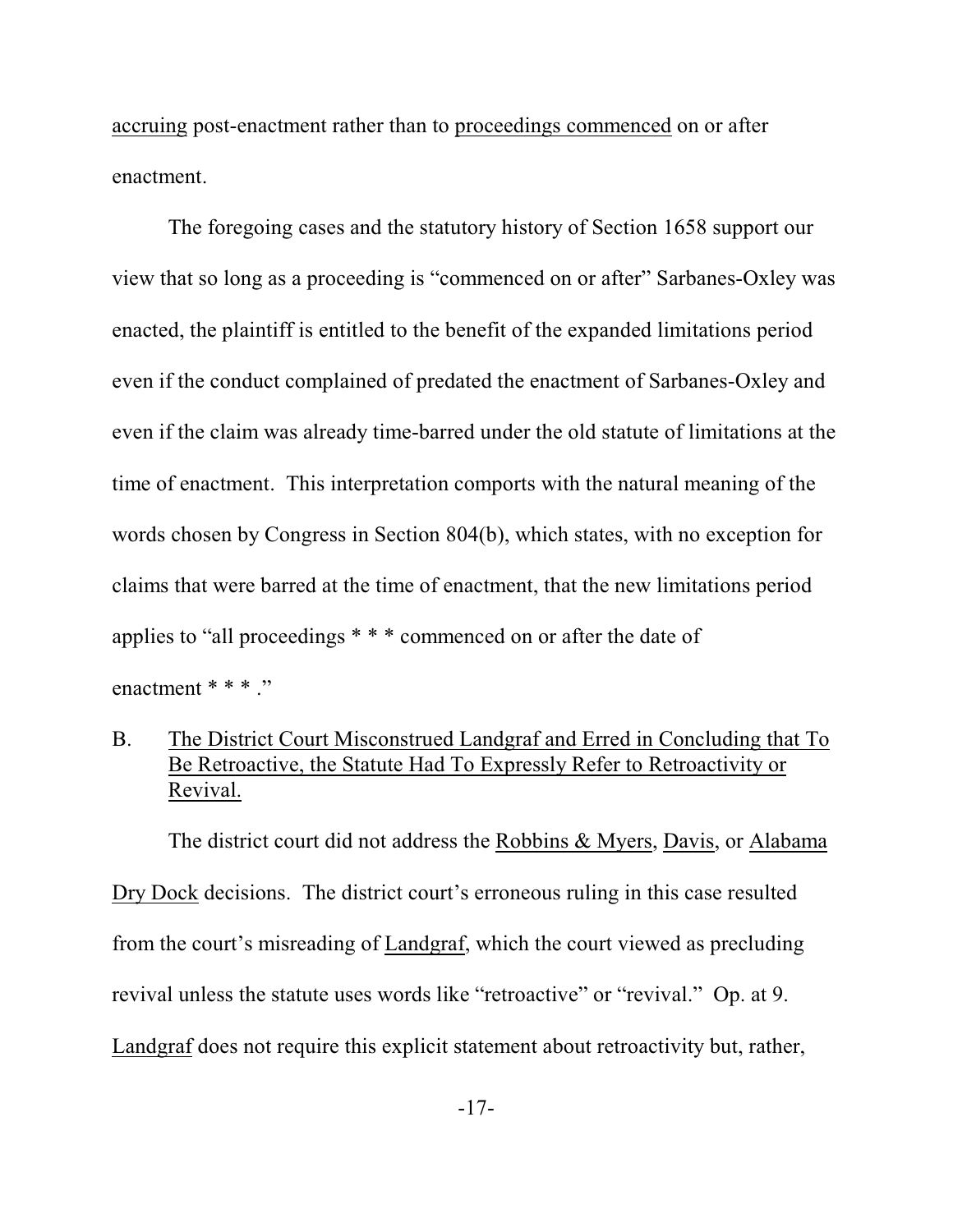requires Congress to set forth the statute's temporal reach, and "if Congress has done so, of course, there is no need to resort to judicial default rules." 511 U.S. at 280. Instead of looking to the applicable case law that treats provisions like Section 804(b) as explicit retroactive statements that revive barred claims, the district court erroneously treated Section 804 as if Congress was silent as to retroactivity, and turned to the default analysis in Landgraf to determine whether to apply the judicial presumption against retroactivity. The district court in essence reversed the Landgraf analysis by using a judicial presumption against retroactivity to overrule an express legislative statement to the contrary.

Because of its mistaken view that Section 804 is silent as to retroactivity, the district court relied on courts of appeals' decisions addressing the retroactive effect of statutes in which, unlike Section 804(b), Congress failed to specify the temporal reach of a new statute of limitations. All of those appellate cases on which the court relied involved statutory provisions in which Congress remained silent on temporal reach. See, e.g., Cheneault v. United States Postal Service, 37 F.3d 535, 537 (9<sup>th</sup> Cir. 1994); Million v. Frank, 47 F.3d 385, 390 (10<sup>th</sup> Cir. 1995); 6/ Resolution Trust Corp. v. Artley, 28 F.3d 1099, 1102 n.6  $(11<sup>th</sup> Cir. 1994)$ ;

<sup>6/</sup> Both Cheneault and Million interpreted Section 114 of the Civil Rights Act of 1991, the same Act that the Supreme Court in Landgraf held did not expressly indicate a temporal reach and provided simply that "the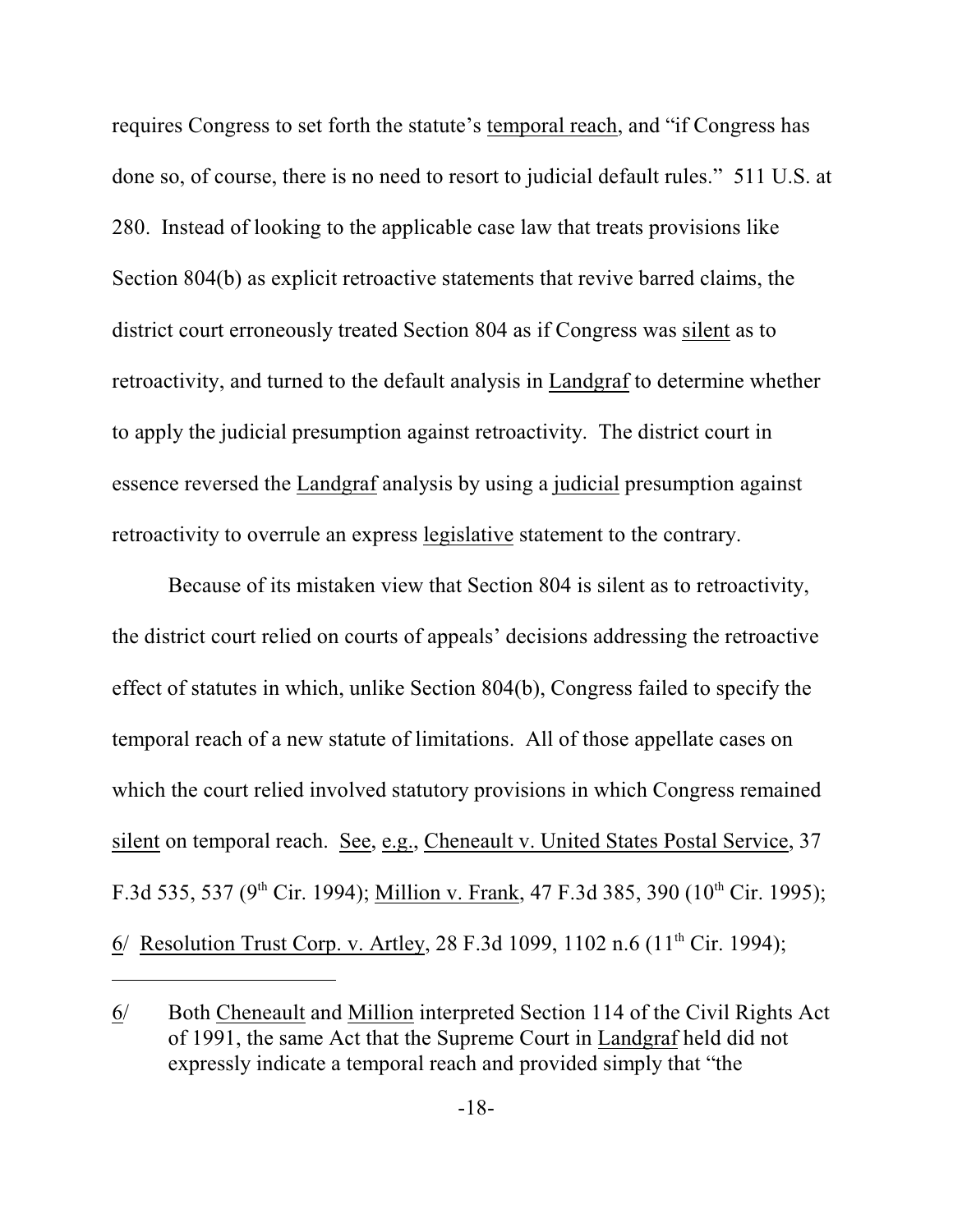FDIC v. Belli, 981 F.2d 838 ( $5<sup>th</sup>$  Cir. 1993); Resolution Trust Corp. v. Seale, 13 F.3d 850, 853 ( $5<sup>th</sup>$  Cir. 1994). 7/ The district court's reliance on Kansas Public Employees Retirement System v. Reimer & Koger Associates, Inc., 61 F.3d 608  $(8<sup>th</sup> Cir. 1995)$  was particularly inapt. The Eighth Circuit in that case interpreted Kansas law and applied the principle set forth by the Kansas Supreme Court that no revival is permitted unless the state statute says so expressly. That case has no application to federal law.

The district court also relied on other district court decisions that have refused to apply Section 804 to revive barred claims. These decisions likewise

amendments made by this Act shall take effect upon enactment. See Landgraf 511 U.S. at 255-57 (holding that "[a] statement that a statute will become effective on a certain date does not even arguably suggest that it has any application to conduct that occurred at an earlier date.") Unlike Section 804 of Sarbanes, in which Congress expressly indicated the temporal reach of the amendment, Section 114 of the Civil Rights Act extended the time limit for federal employees to file employment discrimination actions after being notified of their right to sue by simply substituting 90 days for the pre-enactment 30-day period. Consistent with Landgraf, therefore, Cheneault and Million properly held that Congress had failed to articulate any intent that Section 114 be applied to pre-enactment conduct.

<sup>7/</sup> Artley, Belli, and Seale interpreted 12 U.S.C. § 1821(d)(14), which specifies that the statute of limitations on a contractual claim held by the FDIC runs from the later of (1) the date on which the FDIC is appointed conservator or receiver, or (2) "the date on which the cause of action accrues." Again, these courts were not interpreting any language similar to Section 804(b) that expressed legislative intention on how to apply the limitations period to actions accruing pre-enactment.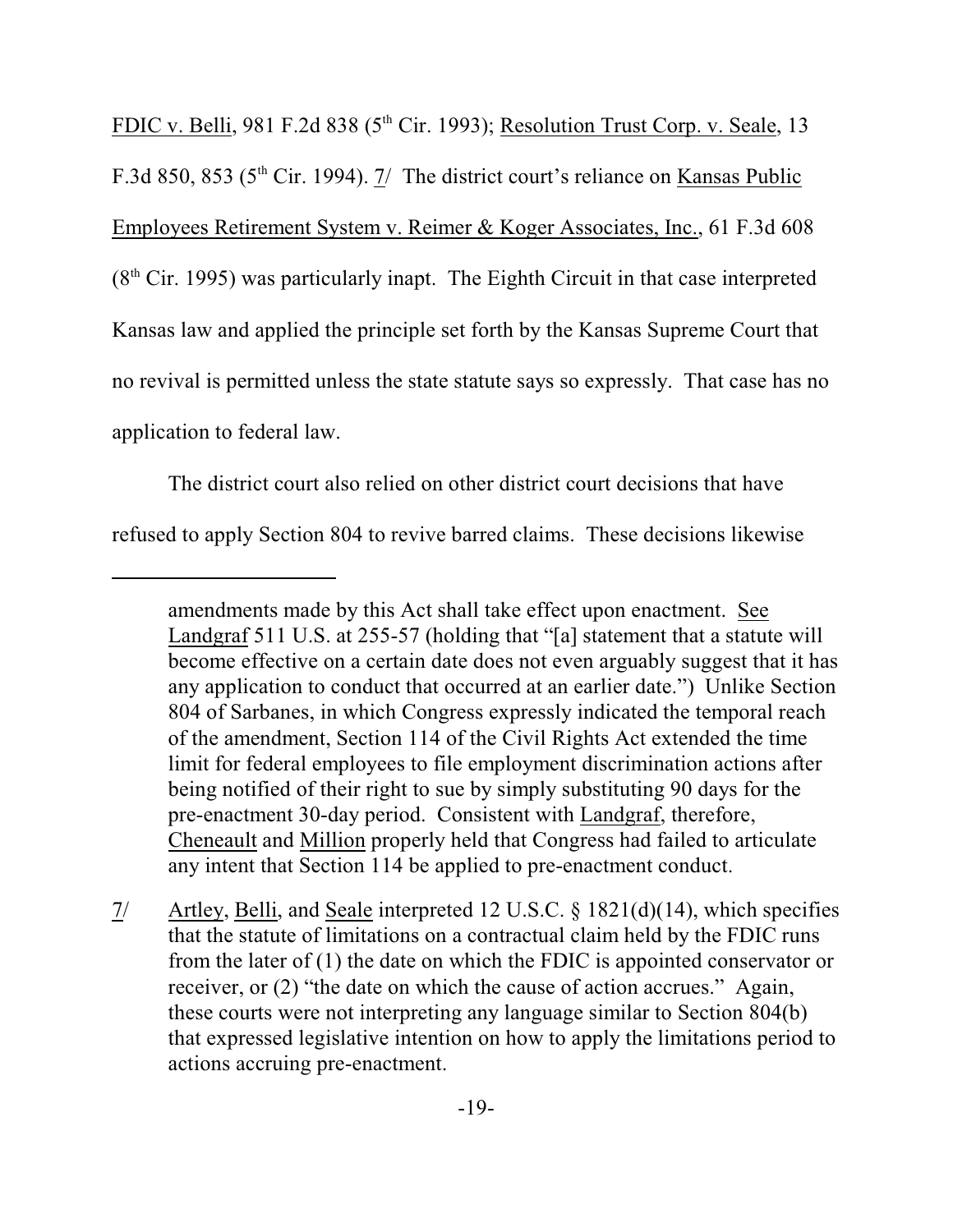incorrectly held that retroactive application requires an explicit statement from Congress about retroactivity or revival, and rely on the appellate case law described above that is not applicable here. See In re Enter. Mortgage Acceptance Co. LLC Sec. Litig., 295 F. Supp. 2d 307, 313 (S.D.N.Y. 2003) (finding "no clear language \* \* \* stating that [Section 804] applies retroactively or that it operates to revive time-barred claims); Glaser v. Enzo Biochem., Inc., 303 F. Supp. 2d 724, 734 (E.D. Va. 2003) ("Congress did not unambiguously provide that the two-year limitations period would apply retroactively."); In re Heritage Bond Litig., 289 F. Supp. 2d 1132, 1148 (C.D. Cal. 2003) ("The Act does not address whether the revised statute of limitations should apply to claims barred by the existing statute of limitations at the time of enactment.").

## C. Applying Section 804(b) To Revive Barred Claims Is Consistent With the Legislative History.

In view of the case law addressing statutory language like that in Section 804(b), it is unnecessary to look at the legislative history. See Morales v. Trans World Airlines, Inc., 504 U.S. 374, 385, n.2 (1992) ("[The] legislative history need not confirm the details of changes in the law effected by statutory language before we will interpret that language according to its natural meaning."). In any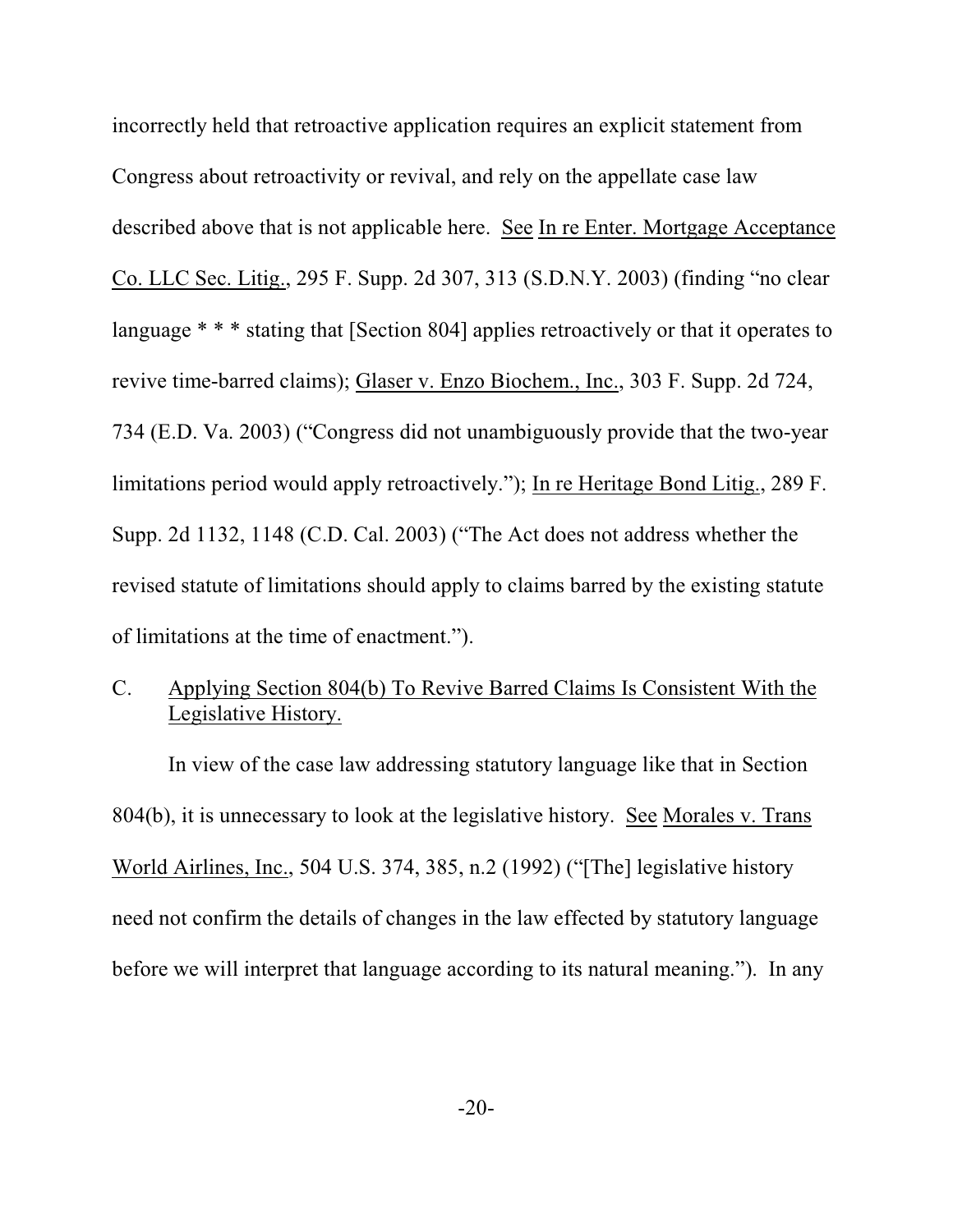event, applying Section 804 to revive barred claims is consistent with the legislative history.

Congress enacted Sarbanes-Oxley to restore investor confidence in the wake of massive and long-standing frauds and to adopt remedies to restore money to defrauded investors. See, e.g., Section 308, the Fair Funds For Investors provision, and Section 803, which makes debts incurred by securities fraud nondischargeable in bankruptcy. Section 804 was similarly remedial, and arose out of Congress's concern that the pre-Sarbanes statute of limitations for private securities fraud actions was inappropriately short and left many existing defrauded investors without recourse in the complicated and long-standing frauds then being uncovered. Senator Leahy introduced Section 804 as part of S. 2010, The Corporate and Criminal Fraud Accountability Act, after hearings on the fall of Enron, and after testimony that the existing statute of limitations for private securities actions forced states like Washington, Georgia and Ohio to forgo claims based on securities fraud in 1997 and 1998 in the Enron state pension fund litigation. See Remarks by Mr. Leahy upon Introduction of S. 2010 in the Senate (Mar. 12, 2002), 148 Cong. Rec. S1785-1792, 2002 WL 32054452, at 7 and 32; Statement of Mr. Leahy to the Senate Committee on the Judiciary, Executive Business Meeting (Apr. 25, 2002). In Washington alone, state employee pension

-21-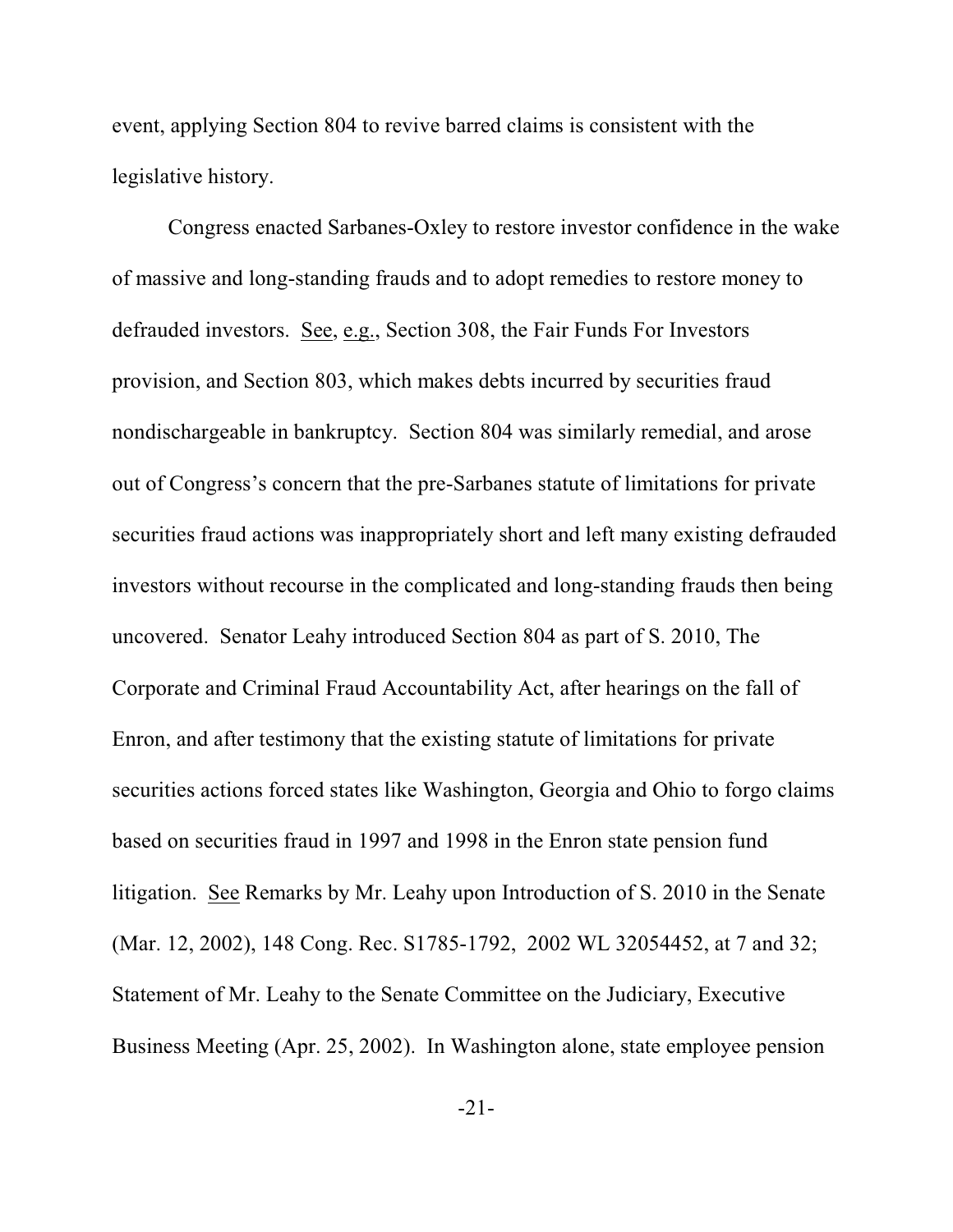funds, which lost in excess of \$100 million in Enron, were foreclosed from seeking relief for at least \$50 million in losses resulting from fraud in 1997. Id. The statute of limitations extension being considered was designed to legislatively overrule the Supreme Court's decision in Lampf, Pleva, and allow victims of securities fraud three years from the date of discovery and no more than five years from the events underlying the claim to file an action. 8/ Senator Leahy noted that two Commission Chairmen in the years since Lampf, Pleva had supported extending the limitations period during their tenure at the Commission, and that the newly-discovered extensive frauds showed that such an extension was now necessary. Id. 9/

<sup>8/</sup> The Commission had filed an amicus brief in the Supreme Court in Lampf Pleva, arguing that the appropriate statute of limitations for private fraud actions under the securities laws should be within five years of the violation. The Supreme Court disagreed.

<sup>9/</sup> In response to the Supreme Court's decision in Lampf, Chairman Breeden testified before Congress in favor of extending the limitations period by stating that "[e]vents only come to light until years after the original distribution of securities," and that Lampf "could well mean that by the time an investor discovers they have a case, they are already barred from the courthouse." Testimony of Chairman Breeden before the Securities Subcommittee of the Senate Banking Committee (Oct. 2, 1991). In his 1995 testimony before Congress on the Private Securities Litigation Reform Act, Chairman Levitt stated that "extending the statute of limitations is warranted because many securities frauds are inherently complex, and the law should not reward the perpetrator of a fraud, who successfully conceals its existence for more than three years." See Chairman Levitt Testimony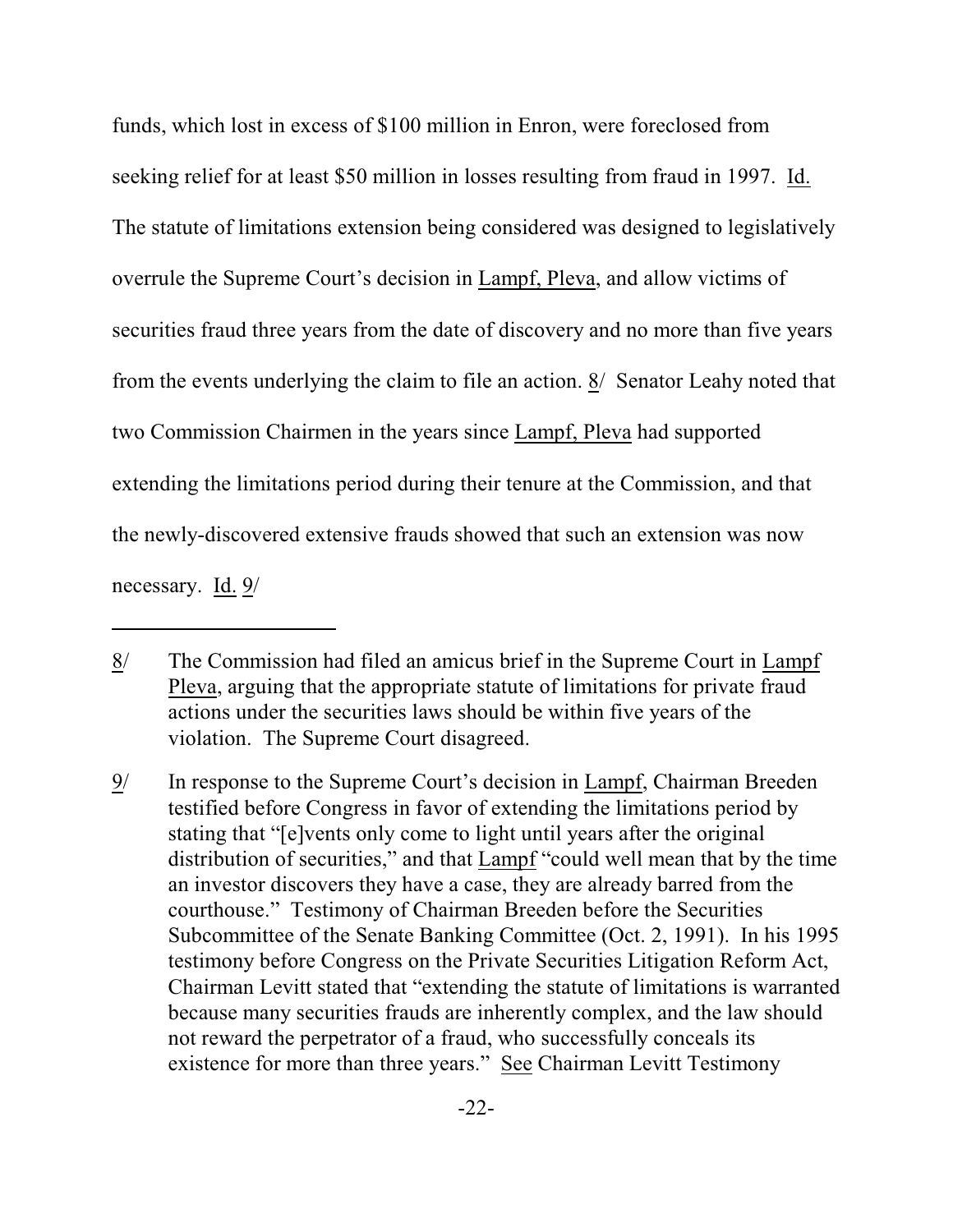The legislative history reveals that debate about Section 804 centered around whether the limitations period should be expanded  $-$  Section 804(a)  $-$  and there was no explicit debate on Section 804(b), the provision setting forth the statute's temporal reach. 10/ The section-by-section analysis, however, states that Section 804 "applies to any and all cases filed after the effective date of the Act, regardless when the underlying conduct occurred." (emphasis added). 11/ Congress's use of "any and all" reinforces the natural meaning of Section 804(b)'s application to "all proceedings" without reservation. Moreover, the clause

before the Senate Banking Committee, (Apr. 6, 1995), and before the House Commerce Committee (Feb. 10, 1995).

<sup>10/</sup> The Senate Judiciary Committee held a markup session in April 2002, during which the proposed 3 and 5 was changed to 2 and 5. In addition, what is now Section 804(c) was adopted to make it clear that the amended statute of limitations was not intended to create a new private right of action. Although Ranking Member Hatch expressed concerns about extending the limitations period and proposed keeping the discovery period at one year, his amendment was defeated 11 to 7. See Senate Panel Votes to Ease Rules on Suits in Stock Fraud, New York Times C5 (April 26, 2002). The bill was reported unanimously by the Committee. In July, S. 2010 was incorporated without amendment into S. 2673, later to be enacted as Sarbanes-Oxley. There is nothing in the legislative record that indicates any debate on the effective date provision in Section 804(b).

<sup>11/</sup> Senator Leahy's section-by-section analysis was included in the Congressional Record as part of the official legislative history. 148 Cong. Rec. S7418, Legislative History of Title VIII of H.R. 2673: The Sarbanes-Oxley Act of 2002 (July 26, 2002).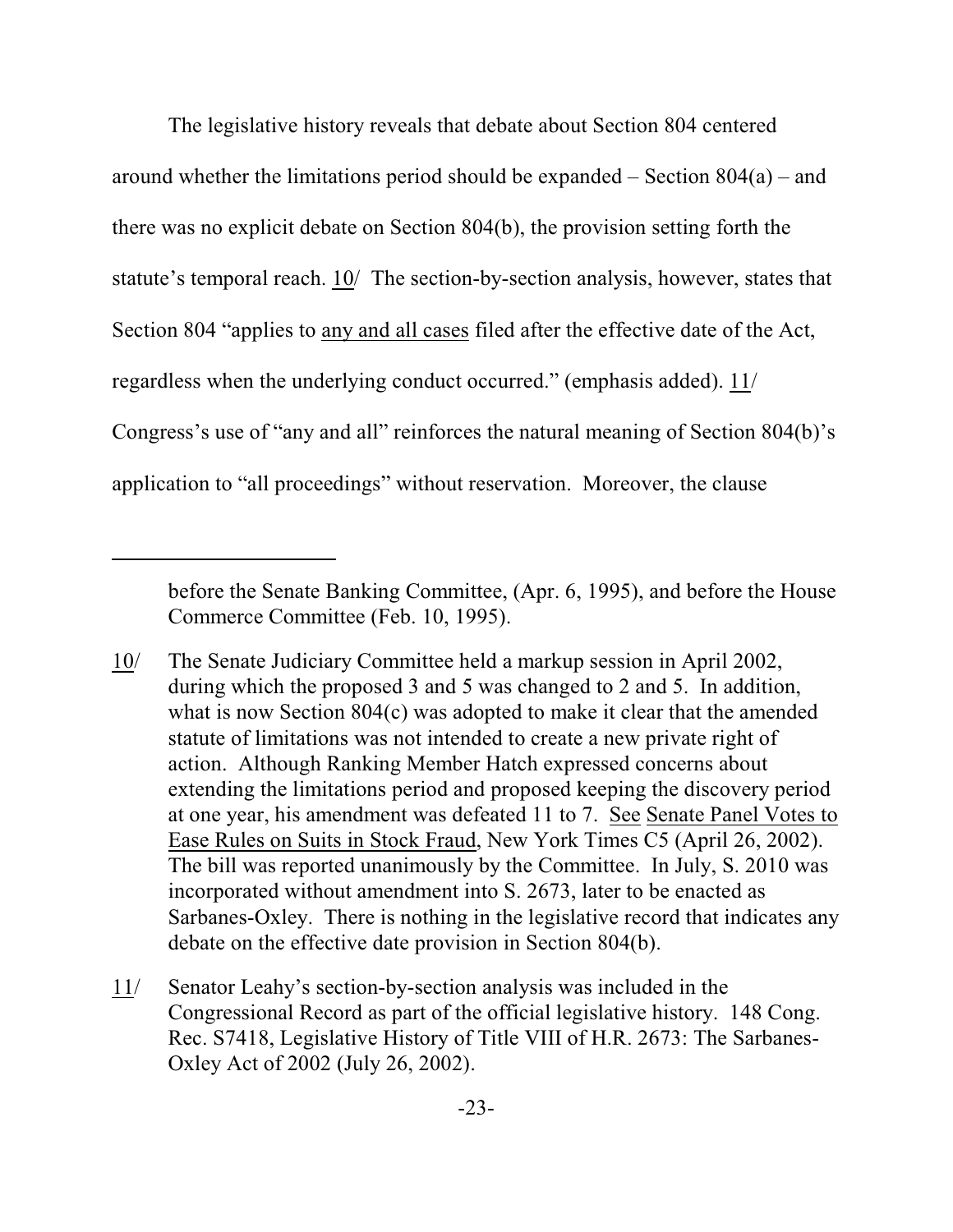"regardless when the underlying conduct occurred" shows that, at the very least, Congress intended Section 804 to apply to pre-enactment events. The broad language in the section-by-section analysis does not even remotely suggest that Congress intended any distinction in Section 804 between claims that had expired prior to enactment and claims that had not yet expired upon enactment.

During the Senate and House floor debates, statements by Senator Leahy and others suggest that Section 804 was necessary to give the past victims of Enron, and of other longstanding frauds just then being uncovered, the ability to bring damage actions that were already barred under existing law. 12/ Parties who

<sup>12/</sup> See, e.g., 148 Cong. Rec. S6524-02 (July 10, 2002), at S6534 (Sen. Leahy) ("We already have a very short statute of limitations in here anyway. We ought to at least have that so people might be able to recover some of the money they have lost, if it is at all possible. \* \* \* There ought to be a way for the people who lost their pensions, lost their life savings to get it back."); Id. at S6535 (Sen. Leahy) ("Here are some numbers. Florida lost \$335 million because of Enron, the University of California, \$144 million – all the way down to Vermont; we lost millions of dollars. These are people who would like, in these kinds of cases, at least to have a statute of limitations such that we can go after them."); Id. at S6540-41 (Sen. Leahy) ("Even in my own little State of Vermont, pension funds were damaged because of the excesses of Enron. And then we see WorldCom and Tyco and Xerox, and we say we had better look back five years" and "let's do everything we can to let the people defrauded by them recover some of their ill-gotten gains."). See also House Consideration and Passage of H.R. 5118, The Corporate Fraud Accountability Act of 2002 (July 16, 2002) H4683-4694 (Rep. Markey) (the House proposal "does not extend from 3 years out to 5 years the period upon which people can sue if they have been defrauded. We are only finding out right now about fraud from 2 or 3 years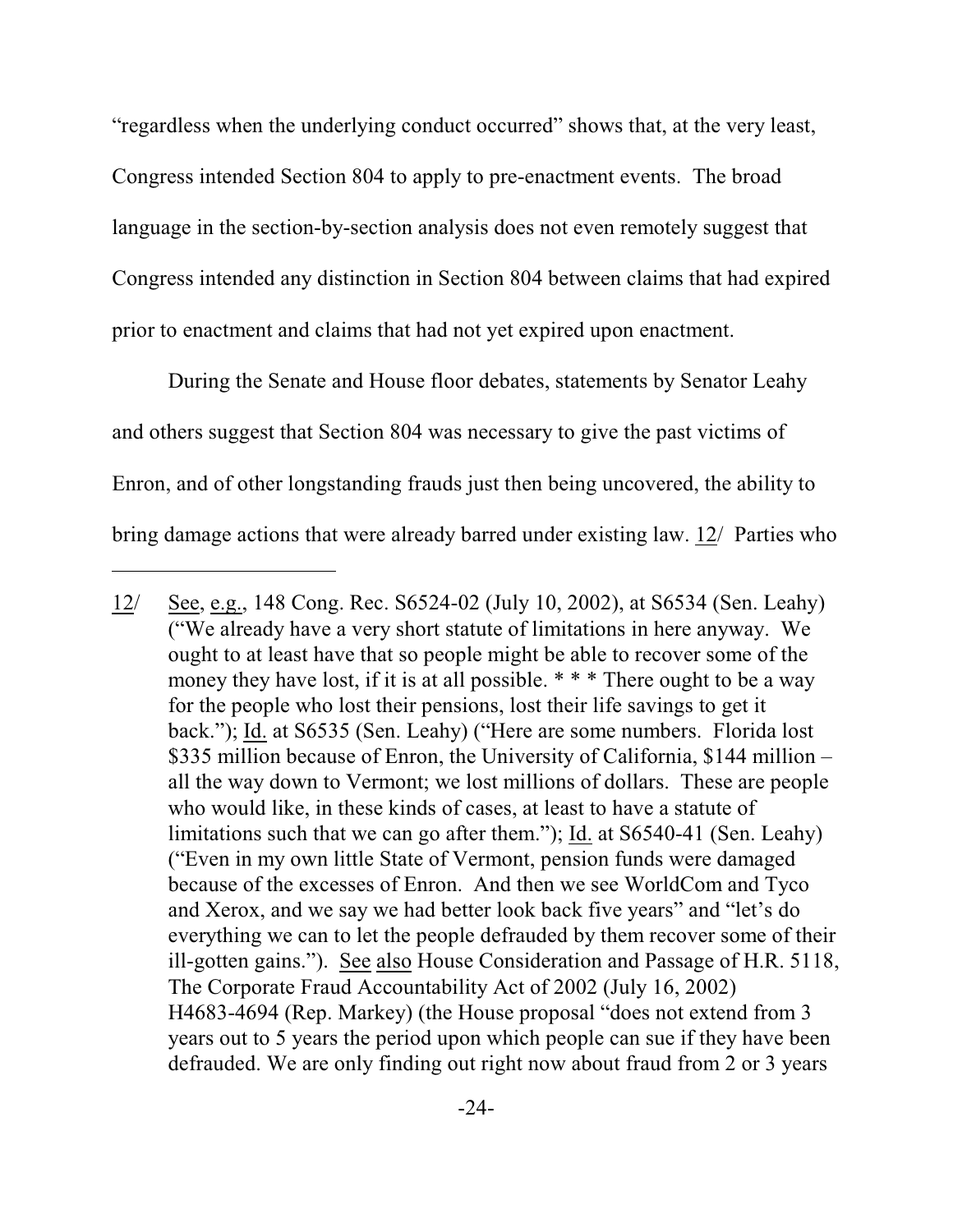have opposed revival are mistaken when they rely on statements by Senator Gramm during the Senate floor debate that a lengthened statute of limitations would "have no effect on anybody who has committed one of these violations" because "everyone understands that our system has no ex post facto laws." 148 Cong. Rec. S6537 (July 10, 2002). Apart from the fact the Ex Post Facto clause applies only to criminal statutes, see, e.g., Domond v. INS, 244 F.3d 81, 87 (2d Cir. 2001), Senator Gramm's statement opposing retroactive application of Section

ago. We need to stretch out the statute of limitations so they can sue."); Id. at H4838-4847 (July 17, 2002) (Rep. LaFalce) ("By the time we discovered the wrongdoing that took place in the Enron case, in the Global Crossing case, in the WorldCom case, et cetera, the private cause of action may have seen the statute of limitations expire. So we need more time. That is an essential and important provision."); (Rep. Markey) ("We should extend from 3 years to 5 years the time that people have to go in and do something about fraud, because we are now talking about fraud committed in 1998 and 1999, and the statute of limitations has run. We must extend it out to 5 years. Ordinary investors are only finding out now how valueless their investments were."). But see Federal News Service, "Conference Report on Corporate Responsibility Legislation" (July 24, 2002), quoting Senator Leahy as saying "[in the Act] [w]e extend the statute of limitations in security fraud cases – something that would've helped so many people who were defrauded by Enron and others." At least one court believed this statement indicated lack of revival intent. In re Enter. Mortgage Acceptance Co. LLC Sec. Litig., 295 F. Supp. 2d 307, 313 (S.D.N.Y. 2003). However, it is unreasonable to read Senator Leahy's isolated and ambiguous remark as negating his section-by-section analysis and earlier statements on the floor indicating an intention to have the statute reach the already-barred fraudulent conduct in Enron, WorldCom, and the other large and complicated fraud cases which were the immediate impetus for the legislation.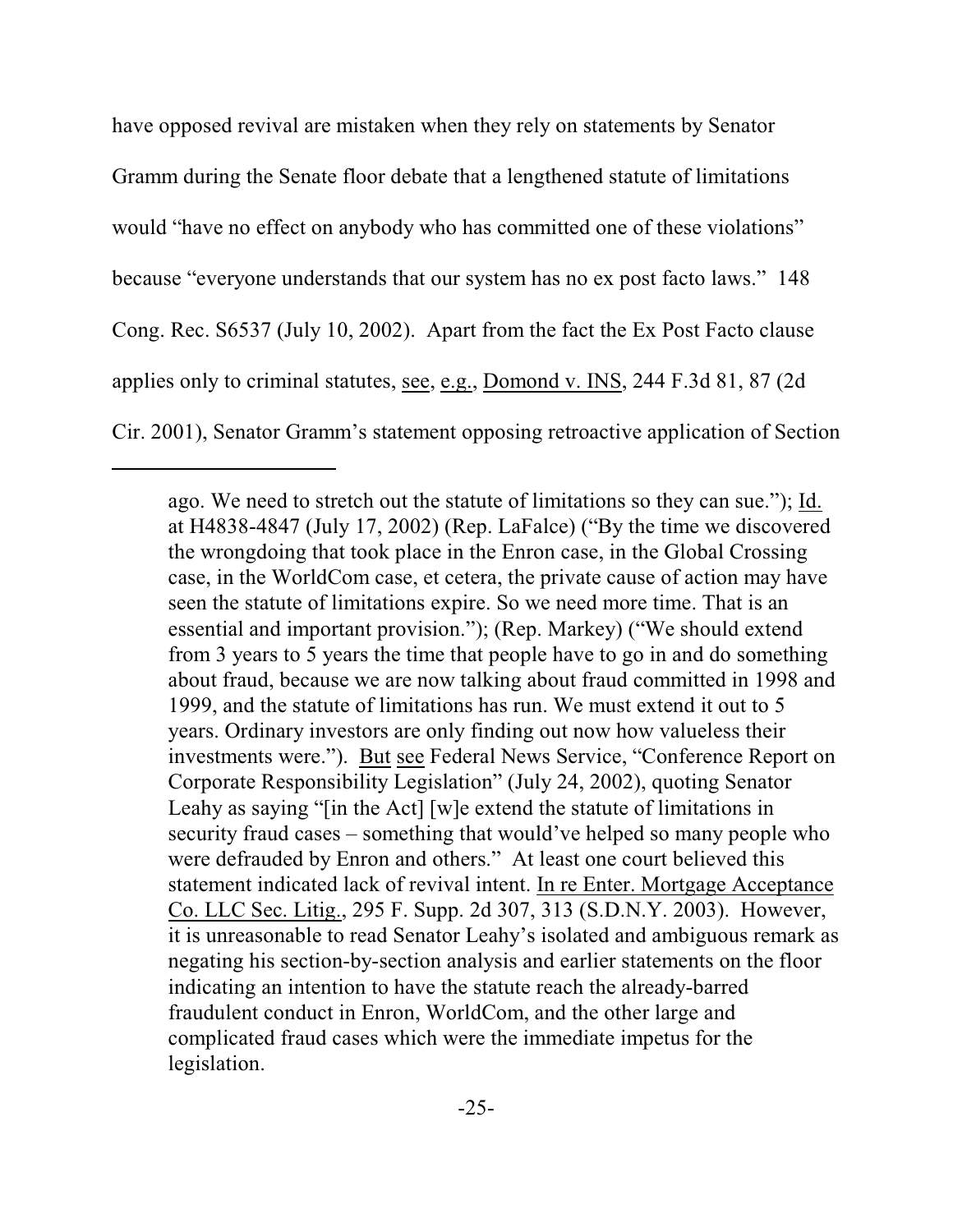804 is the only statement in the legislative record that even suggests such opposition. It is, moreover, inconsistent with the Section-by-Section explanation that Section 804 applies to events no matter when they occurred. It is also inconsistent with Section 804(b) itself, which applies to proceedings filed on or after enactment, since any claim filed on the date of enactment would necessarily relate to pre-enactment conduct or events. Republic of Austria v. Altmann, 124 S. Ct. 2240, 2253, n.18 (2004).

The legislative history also shows that the barred claims that were the impetus for the enactment of Section 804 involved fraud that had been concealed beyond the then-existing three-year limitations period. This concealment mitigates any concern that reviving barred claims would be unfair to defendants, since any legitimate reliance interest of a defendant is reduced or eliminated if he concealed the circumstances giving rise to the plaintiff's claim. Because the perpetrators of the frauds discussed in the legislative history concealed their conduct, it is doubtful that Congress, in enacting Section 804, would have wanted to protect defendants from revival of barred claims.

In sum, the remedial purposes of Sarbanes-Oxley, as well as the specific reasons for enacting Section 804, support a broad remedial interpretation of the new limitations period to allow revival of barred claims. Given that Section 804

-26-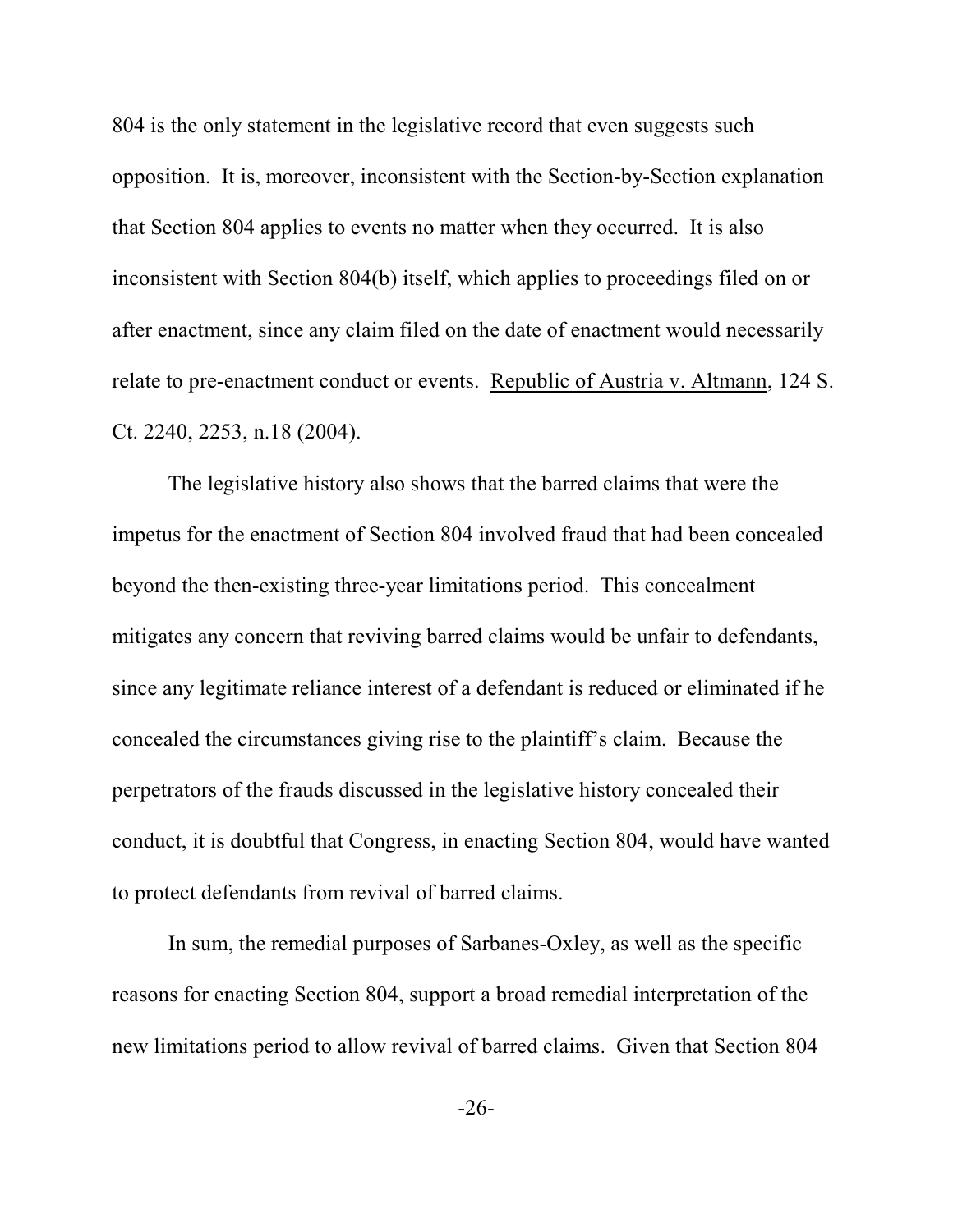arose from Congress's concern about the investors who lost so much money in the Enron and WorldCom frauds, among others, interpreting Section 804 in a manner that would allow these very same investors to recover some of their losses is consistent with the remedial purpose of Section 804, and Sarbanes-Oxley as a whole.

## D. Section 804(c) of Sarbanes-Oxley Is Irrelevant to the Question Whether Section 804(b) Revives Barred Claims.

The district court concluded that Section 804(c), which states that "nothing in this section shall create a new, private right of action," precludes revival of claims that had expired prior to enactment because revival would create a new right of action where none existed. The district court quoted the language of Section 804(c) as though Section 804(b) contained not only the effective date provision but also included the Section 804(c) language about no new private right of action, and failed to recognize that this latter language was contained in its own separate subdivision. Id.

The district court was mistaken as to the meaning of Section 804(c), which was intended to address an entirely different issue. Section 804(a) makes the new statute of limitations applicable to claims of "fraud, deceit, manipulation, or contrivance in contravention of a regulatory requirement concerning the securities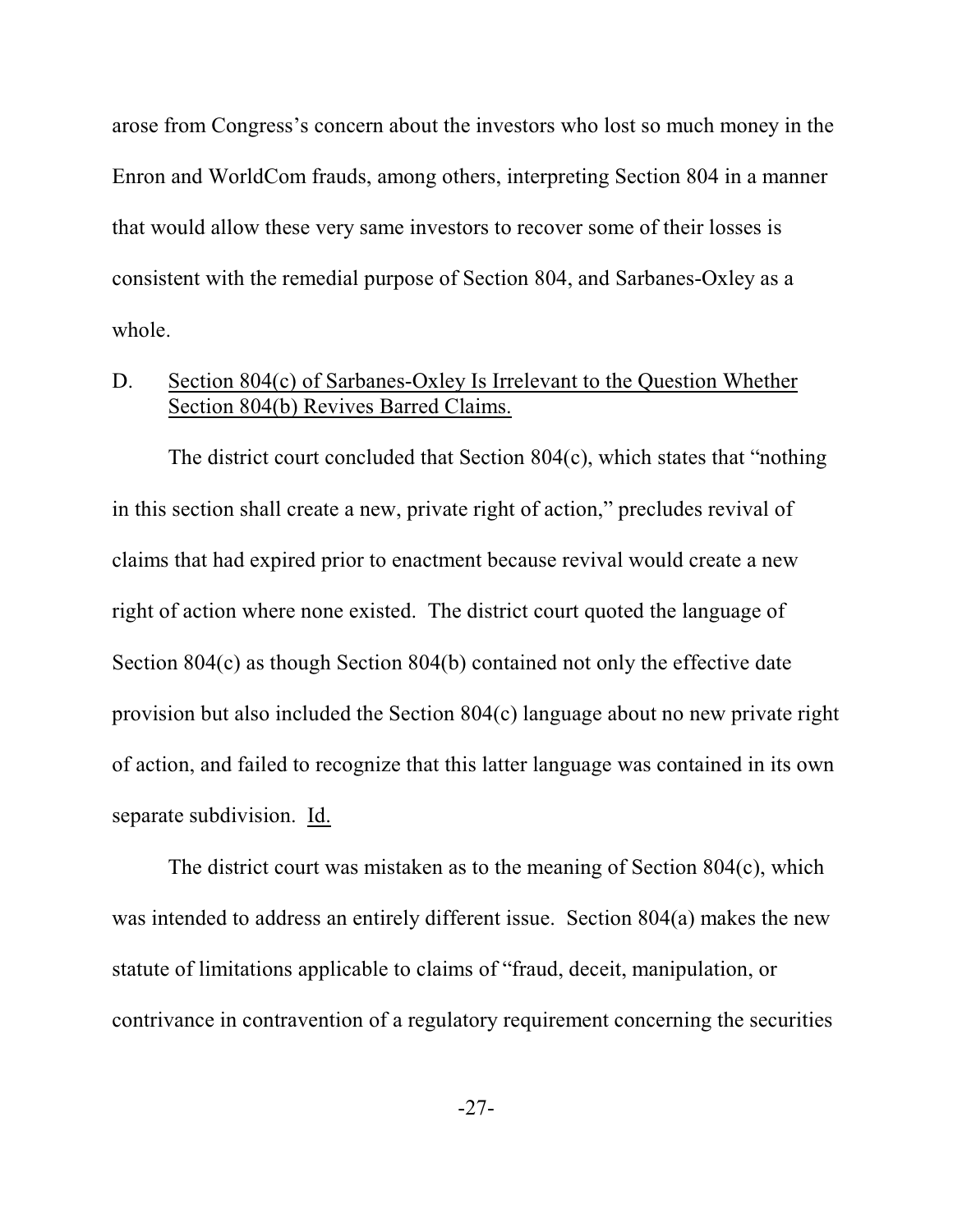laws," instead of specifying the particular securities provisions to which it applies. According to the legislative history, Section 804(c) was necessary to make it clear that Section 804(a) "was not meant to create any new private cause of action, but only to govern all the already existing private causes of action under the various federal securities laws that have been held to support private causes of action." 148 Cong. Rec. S7418, Legislative History of Title VIII of H.R. 2673: The Sarbanes-Oxley Act of 2002 (July 26, 2002). "Private right of action" was thus being used in accordance with its well-understood meaning in the securities laws: those private rights of action either that Congress has expressly enacted or that courts have implied. See, e.g., Touche Ross & Co. v. Redington, 442 U.S. 560, 568-69 (1979) (discussing "private rights of action" in terms of whether Congress has created "federal rights in favor of private parties."). There is no support for the district court's determination that Section 804(c) was intended to preclude revival of a particular plaintiff's claim. Moreover, the fact that Section 804(b) and (c) were set forth in separate provisions, and not in the same provision as the district court mistakenly believed, undermines the court's conclusion that (c) somehow bears on the interpretation of (b).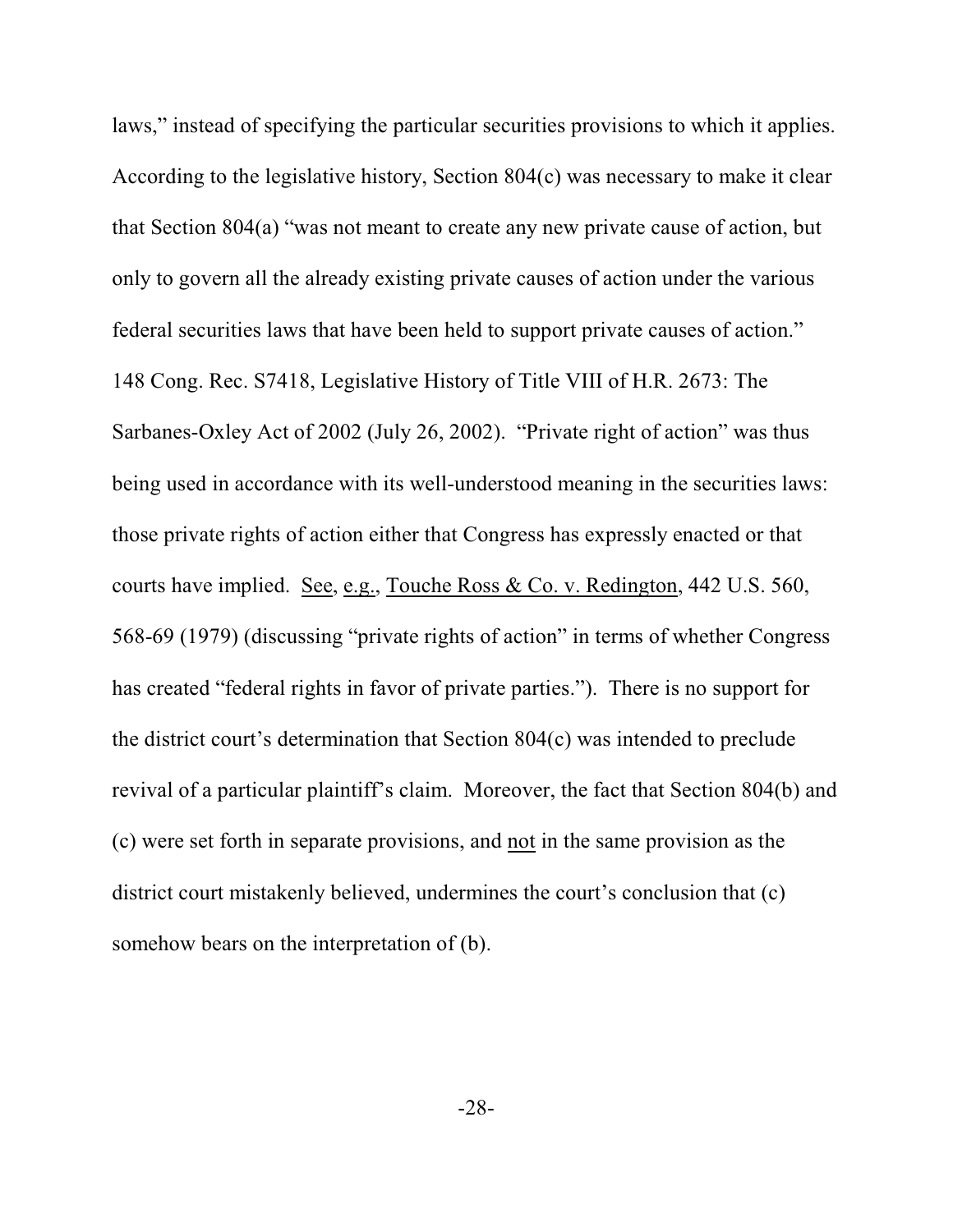## **CONCLUSION**

For the foregoing reasons, the Court should hold that Section 804 applies to all actions filed on or after enactment, regardless of whether the actions were barred before enactment.

Respectfully submitted,

GIOVANNI P. PREZIOSO General Counsel

JACOB H. STILLMAN **Solicitor** 

HOPE HALL AUGUSTINI Senior Litigation Counsel

DOMINICK V. FREDA

Of Counsel **Attorney** MEYER EISENBERG

Deputy General Counsel Securities and Exchange Commission 450 Fifth Street, N.W. Washington, D.C. 20549-0606 (202) 942-0912 (Augustini)

AUGUST 2004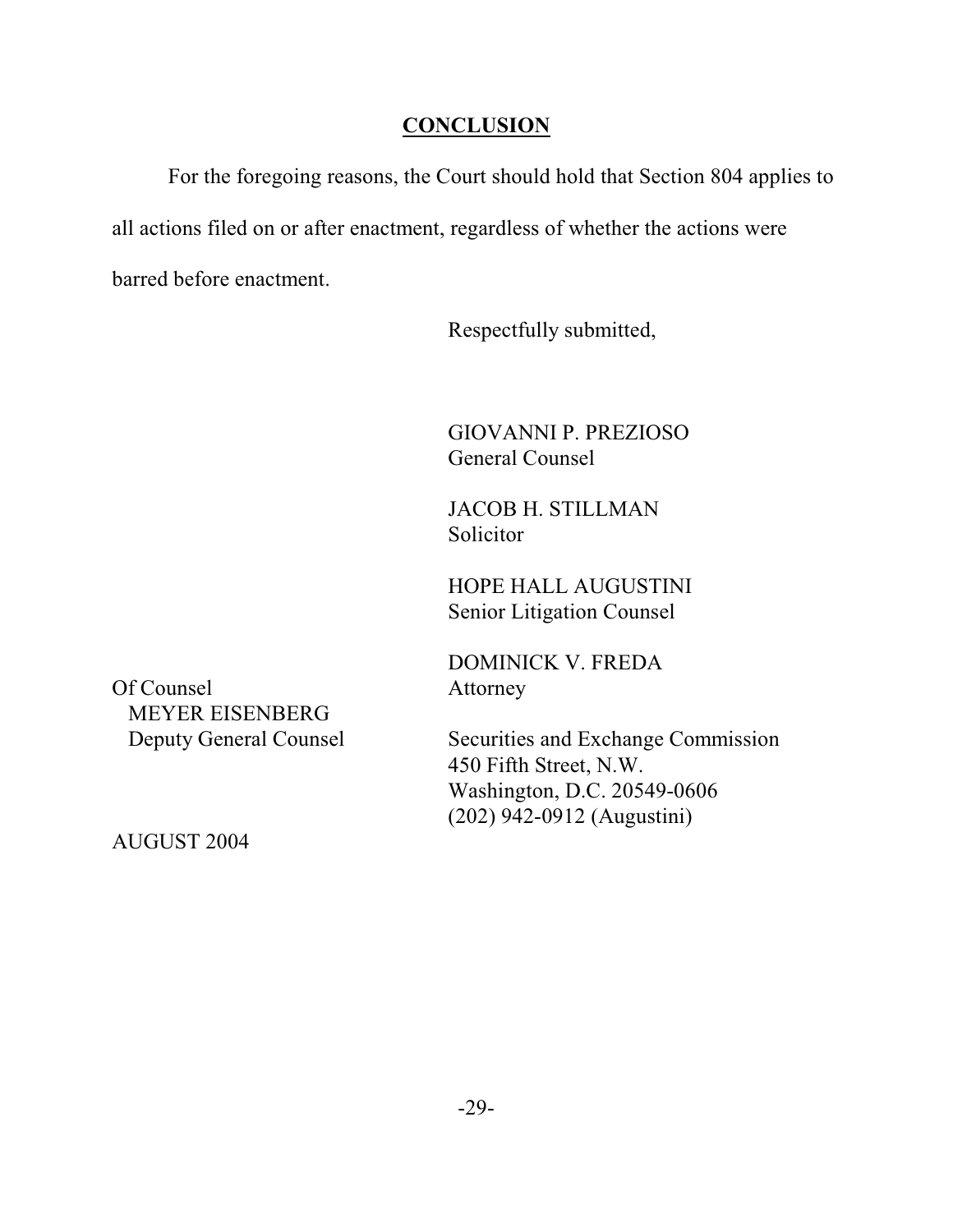## **CERTIFICATE OF COMPLIANCE**

This brief complies with the type-volume limitation of Fed. R. App. P. 32(a)(7)(B) because this brief contains 6,873 words, excluding the parts exempted by Fed. R. App. P.  $32(a)(7)(B)(iii)$ .

This brief complies with the typeface requirements of Fed. R. App. P.  $32(a)(5)$  and the type style requirements of Fed. R. App. P.  $32(a)(6)$  because this brief has been prepared in a proportionally spaced typeface using Word Perfect in 14-Point Times New Roman.

> Dominick V. Freda Securities and Exchange Commission

 $\overline{\phantom{a}}$  , where  $\overline{\phantom{a}}$  , where  $\overline{\phantom{a}}$  , where  $\overline{\phantom{a}}$  , where  $\overline{\phantom{a}}$